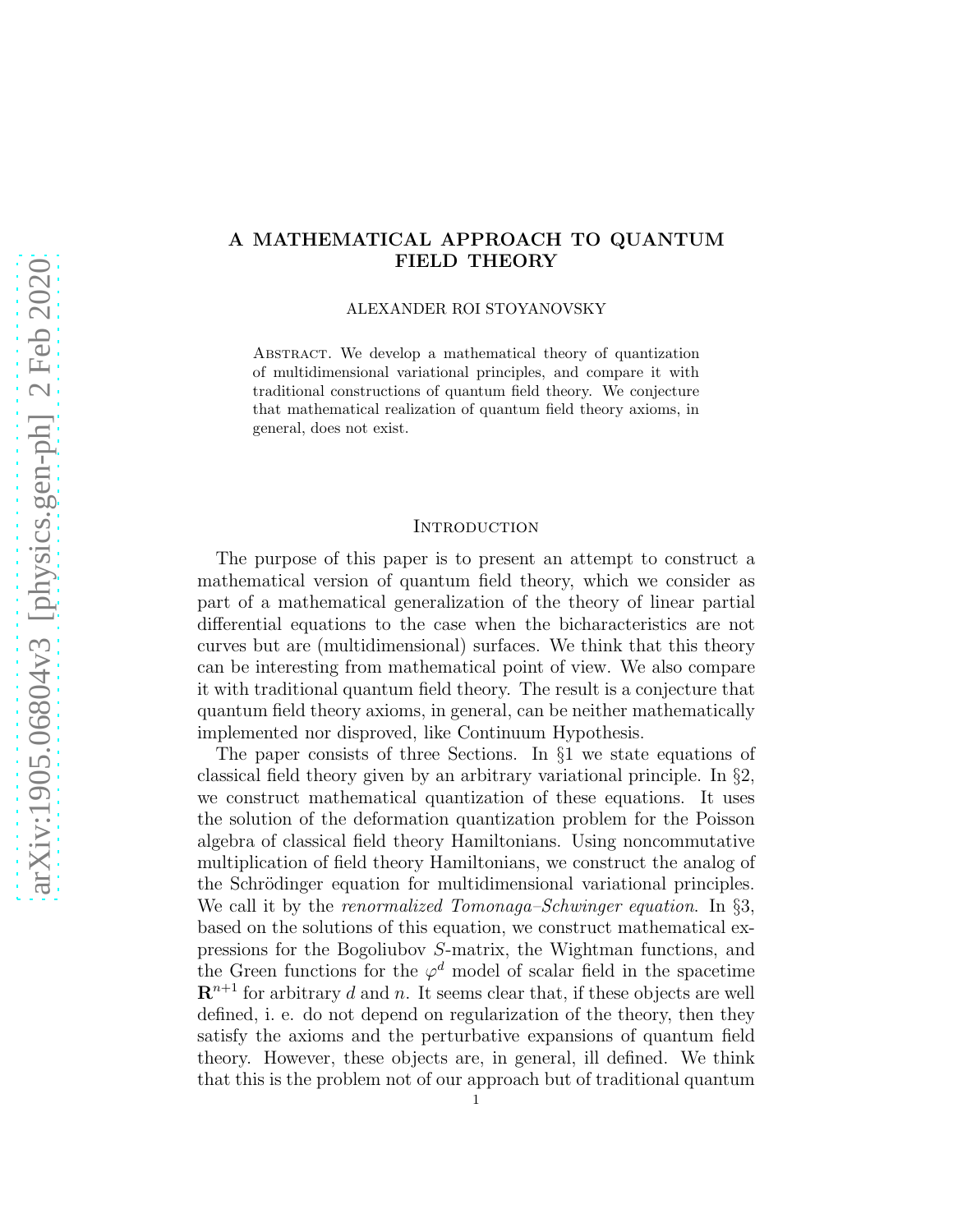#### 2 ALEXANDER ROI STOYANOVSKY

field theory. We conjecture that quantum field theory is not a mathematical theory, i. e. its axioms cannot be, in general, mathematically realized.

#### 1. Equations of classical field theory

The formalism of classical field theory equations that we shall need has been developed in the papers [1–4] and in the book [5]. For the sake of completeness, let us briefly recall it here.

Consider the action functional of the form

(1) 
$$
J = \int_{\mathcal{D}} F(x^0, \dots, x^n, \varphi^1, \dots, \varphi^m, \varphi^1_{x^0}, \dots, \varphi^m_{x^n}) dx^0 \dots dx^n,
$$

where  $x = (x^0, \ldots, x^n)$  is a space-time point;  $\varphi^i = \varphi^i(x)$  are real smooth field functions,  $i = 1, \ldots, m; \varphi_{x}^i = \partial \varphi^i / \partial x^j, j = 0, \ldots, n$ , and integration goes over a domain  $\mathcal D$  in the space-time  $\mathbb R^{n+1}$  with the smooth boundary  $\mathcal{C} = \partial \mathcal{D}$ .

1.1. Formula for variation of action. We shall need the well known formula for variation of action on a domain with moving boundary, which is used, for instance, in derivation of the Noether theorem. Let us recall this formula. Let  $s = (s^1, \ldots, s^n)$  be parameters on the boundary surface C:  $x = x(s)$ . Let  $\mathcal{C}(\varepsilon)$ :  $x = x(s,\varepsilon)$  be a deformation of the parameterized surface C depending on a small parameter  $\varepsilon$ ,  $x(s, 0) =$  $x(s)$ , and let  $\varphi^{i}(x, \varepsilon)$  be a deformation of the field function  $\varphi^{i}(x) =$  $\varphi^i(x,0)$  depending on  $\varepsilon$ . Put  $\varphi^i(s,\varepsilon) = \varphi^i(x(s,\varepsilon),\varepsilon)$ , and let  $\delta$  denote the variation, i. e. the differential with respect to the parameter  $\varepsilon$ at  $\varepsilon = 0$ . Let  $J = J(\varepsilon)$  be the integral (1) with the field functions  $\varphi^{i}(x,\varepsilon)$  over the domain  $\mathcal{D}(\varepsilon)$  with the boundary  $\mathcal{C}(\varepsilon)$ . Then one has the following formula for variation of the functional J:

(2) 
$$
\delta J = \int_{\mathcal{D}} \sum_{i} \left( F_{\varphi^{i}} - \sum_{j} \frac{\partial}{\partial x^{j}} F_{\varphi^{i}_{x^{j}}} \right) \delta \varphi^{i}(x) dx + \int_{\mathcal{C}} \left( \sum \pi_{i}(s) \delta \varphi^{i}(s) - \sum H_{j}(s) \delta x^{j}(s) \right) ds,
$$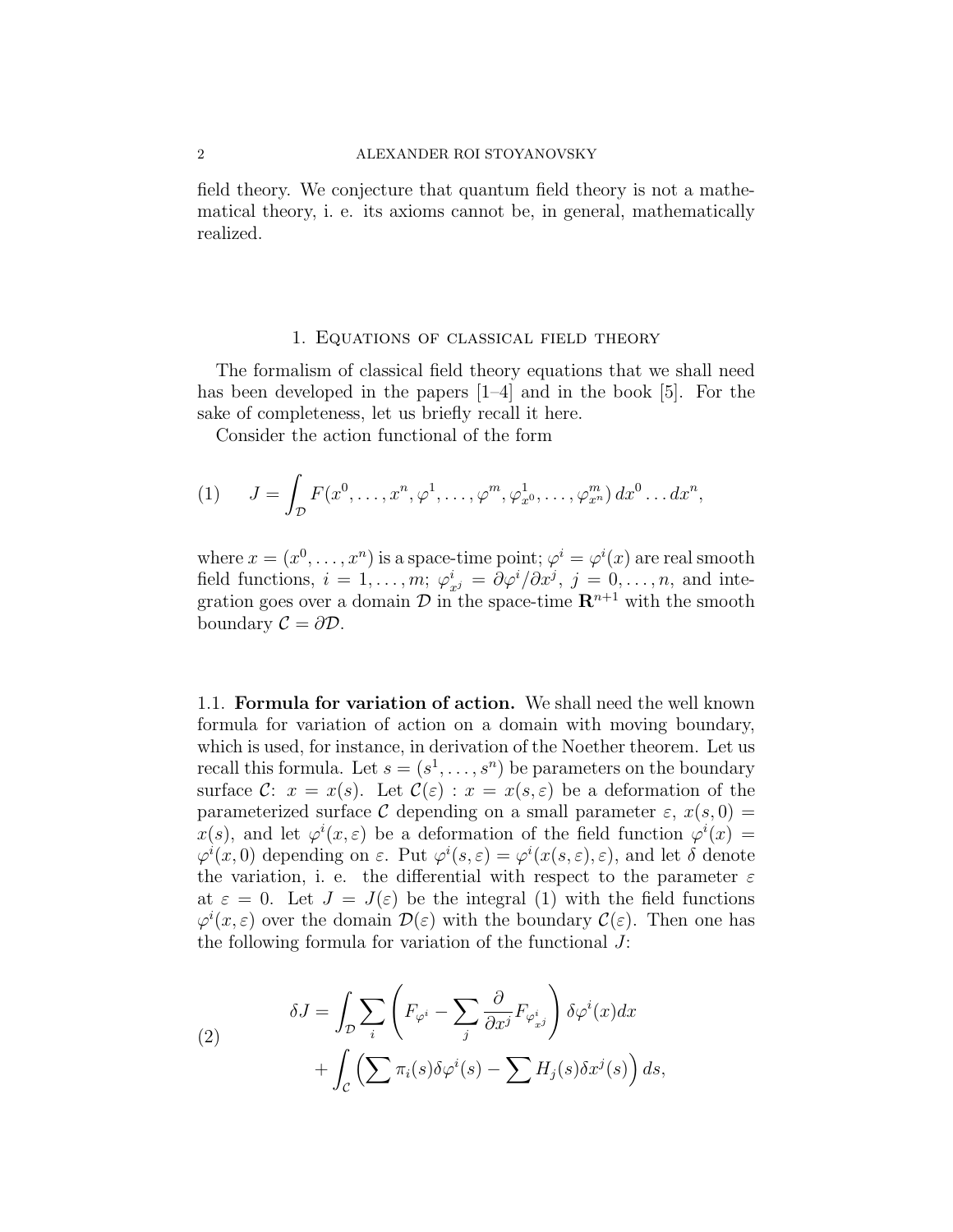where  $F_{\varphi^i} = \partial F / \partial \varphi^i$ ,  $F_{\varphi^i_{x^j}} = \partial F / \partial \varphi^i_{x^j}$ ,

(3) 
$$
\pi_i = \sum_l F_{\varphi_{x^l}^i} (-1)^l \frac{\partial(x^0, \dots, \widehat{x}^l, \dots, x^n)}{\partial(s^1, \dots, s^n)},
$$

$$
H_j = \sum_{l \neq j} \left( \sum_i F_{\varphi_{x^l}^i} \varphi_{x^j}^i \right) (-1)^l \frac{\partial(x^0, \dots, \widehat{x}^l, \dots, x^n)}{\partial(s^1, \dots, s^n)} + \left( \sum_i F_{\varphi_{x^j}^i} \varphi_{x^j}^i - F \right) (-1)^j \frac{\partial(x^0, \dots, \widehat{x}^j, \dots, x^n)}{\partial(s^1, \dots, s^n)}
$$

Here  $\frac{\partial (x^1,...,x^n)}{\partial (s^1-s^n)}$  $\frac{\partial(x_1,...,x_n)}{\partial(s_1,...,s_n)}$  is the Jacobian, and the hat over a variable means that the variable is omitted.

If the boundary functions are fixed,  $\delta \varphi^{i}(s) = \delta x^{j}(s) = 0$ , then the condition  $\delta J = 0$  yields the Euler–Lagrange equations

(4) 
$$
F_{\varphi^i} - \sum_j \frac{\partial}{\partial x^j} F_{\varphi^i_{x^j}} = 0, \quad i = 1, \dots, m.
$$

This is a system of nonlinear second order partial differential equations for the functions  $\varphi^i(x)$ .

1.2. The generalized Hamilton–Jacobi equation. Let us assume that for any functions  $x^j(s)$ ,  $\varphi^i(s)$  sufficiently close to certain fixed functions, there exist the unique field functions  $\varphi^{i}(x)$  satisfying the Euler-Lagrange equations (4) with the boundary conditions  $\varphi^{i}(x(s)) = \varphi^{i}(s)$ . Denote by  $S = S(\varphi^i(s), x^j(s))$  the integral (1) with these field functions  $\varphi(x)$  over the domain D with the boundary C:  $x = x(s)$ . Let us derive the equations satisfied by the functional  $S(\varphi^{i}(s), x^{j}(s))$ .

To this end, note that by formula (3), the quantities

(5) 
$$
\pi_i(s) = \frac{\delta S}{\delta \varphi^i(s)}, \quad H_j(s) = -\frac{\delta S}{\delta x^j(s)}
$$

(for the definition of variational derivatives  $\delta S/\delta \varphi^i(s)$  and  $\delta S/\delta x^j(s)$ , see Subsect. 2.0 below) depend not only on the functions  $\varphi^{i}(s)$ ,  $x^{j}(s)$ , but also on the derivatives  $\varphi_{x^j}^i$ . These  $m(n+1)$  derivatives are related by mn equations

(6) 
$$
\sum_{j} \varphi_{x^j}^i x_{s^k}^j = \varphi_{s^k}^i, \ \ i = 1, ..., m, \ \ k = 1, ..., n.
$$

Therefore,  $m + n + 1$  quantities (5) depend on  $m(n + 1) - mn = m$ free parameters. Hence they are related by  $n+1$  equations. n of these

.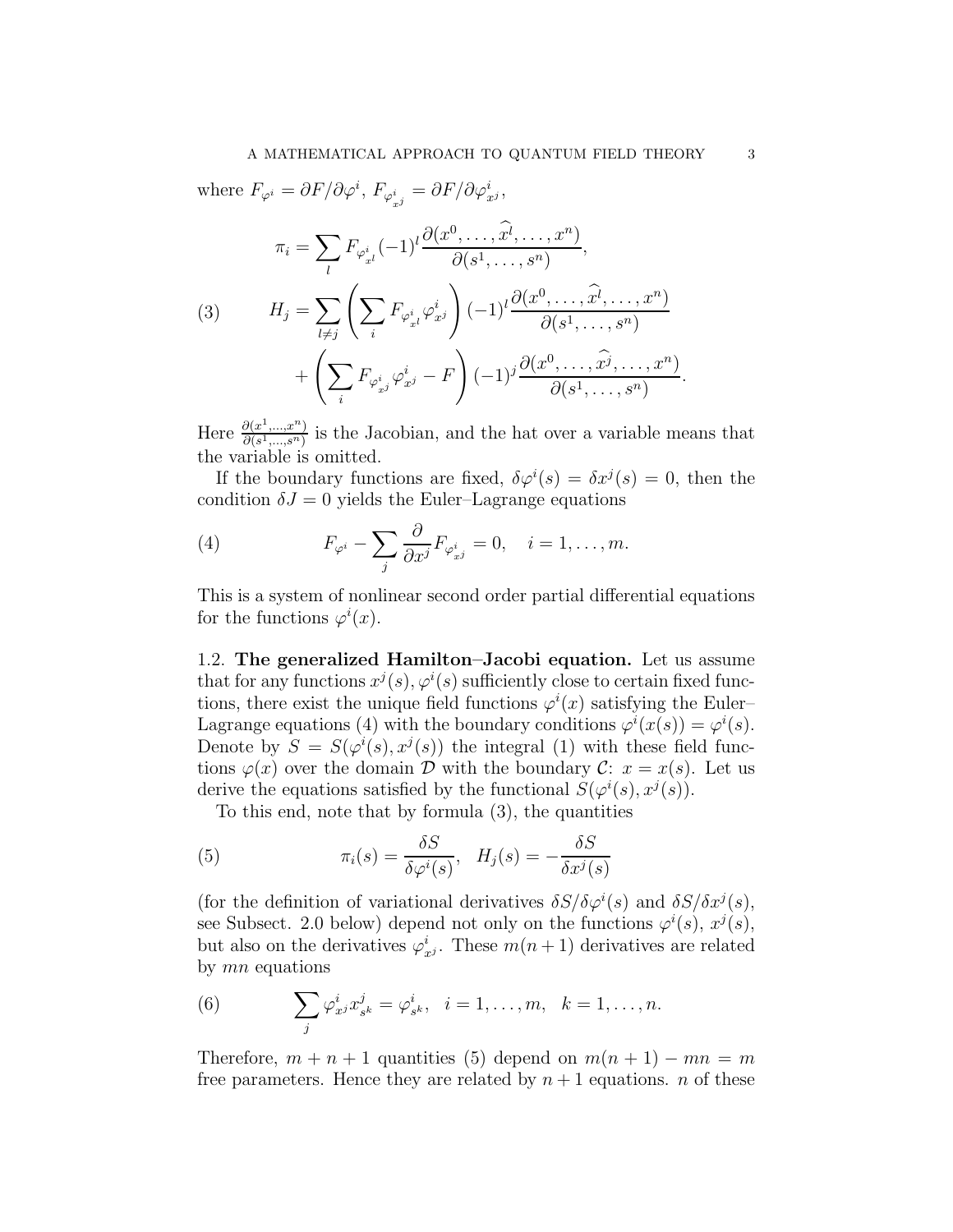equations are easy to find:

(7) 
$$
\sum_{i} \varphi_{s^k}^i \pi_i - \sum_{j} x_{s^k}^j H_j = 0, \quad k = 1, ..., n.
$$

These equations express the fact that the value of the functional  $S$  does not depend on a parameterization of the surface  $\mathcal{C}$ .

The remaining  $(n + 1)$ -th equation depends on the form of the function  $F$ . Denote it by

(8) 
$$
\mathcal{H}\left(x^{j}(s), \varphi^{i}(s), x_{s^{k}}^{j}(s), \varphi_{s^{k}}^{i}(s), \pi_{i}(s), -H_{j}(s)\right) = 0.
$$

From equalities (5) we obtain the following system of equations on the functional S, called the *generalized Hamilton–Jacobi equation*:

(9) 
$$
\begin{cases} \sum_{i} \varphi_{s^k}^i \frac{\delta S}{\delta \varphi^i(s)} + \sum_{j} x_{s^k}^j \frac{\delta S}{\delta x^j(s)} = 0, & k = 1, ..., n, \\ \mathcal{H}\left(x^j(s), \varphi^i(s), x_{s^k}^j(s), \varphi_{s^k}^i(s), \frac{\delta S}{\delta \varphi^i(s)}, \frac{\delta S}{\delta x^j(s)}\right) = 0. \end{cases}
$$

## Examples.

1) (Scalar field with self-action) [4, 5] Let  $m = 1$  and

(10)  

$$
F(x^j, \varphi, \varphi_{x^j}) = \frac{1}{2} \left( \varphi_{x^0}^2 - \sum_{j \neq 0} \varphi_{x^j}^2 \right) - V(x, \varphi)
$$

$$
= \frac{1}{2} \varphi_{x^\mu} \varphi_{x_\mu} - V(x, \varphi),
$$

where we have introduced Greek indices  $\mu$  instead of j, and raising and lowering indices goes using the Lorentz metric

(11) 
$$
dx^{2} = (dx^{0})^{2} - \sum_{j \neq 0} (dx^{j})^{2}.
$$

Then the generalized Hamilton–Jacobi equation has the following form: (12)

$$
\begin{cases}\n x_{s^k}^{\mu} \frac{\delta S}{\delta x^{\mu}(s)} + \varphi_{s^k} \frac{\delta S}{\delta \varphi(s)} = 0, & k = 1, \dots, n, \\
\text{vol} \cdot \frac{\delta S}{\delta \mathbf{n}(s)} + \frac{1}{2} \left( \frac{\delta S}{\delta \varphi(s)} \right)^2 + \text{vol}^2 \left( \frac{1}{2} d\varphi(s)^2 + V(x(s), \varphi(s)) \right) = 0,\n\end{cases}
$$

where **vol** is the volume element on the surface  $x = x(s)$ ,

(13) 
$$
\text{vol}^2 = D^{\mu} D_{\mu}, \quad D^{\mu} = (-1)^{\mu} \frac{\partial(x^0, \dots, \widehat{x^{\mu}}, \dots, x^n)}{\partial(s^1, \dots, s^n)},
$$

 $\delta S/\delta \mathbf{n}(s)$  is the normal derivative,

(14) 
$$
\mathbf{vol} \cdot \frac{\delta S}{\delta \mathbf{n}(s)} = D_{\mu} \frac{\delta S}{\delta x^{\mu}(s)},
$$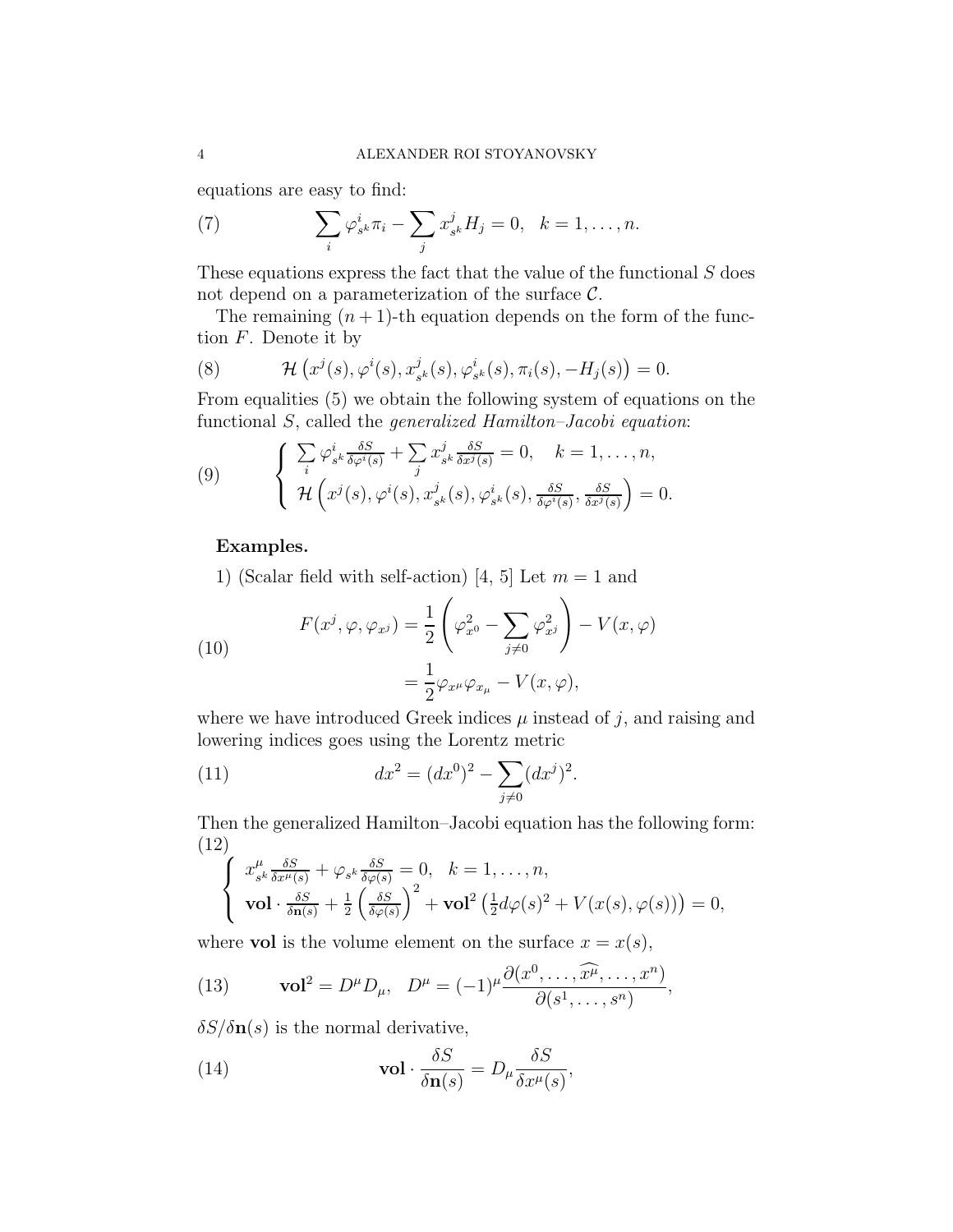and  $d\varphi(s)^2$  is the scalar square of the differential  $d\varphi(s)$  of the function  $\varphi(s)$  on the surface  $x = x(s)$ , (15)

$$
\mathbf{vol}^2 d\varphi(s)^2 = (D_\mu \varphi_{x^\mu})^2 - (D_\mu D^\mu)(\varphi_{x^\nu} \varphi_{x_\nu}) = -\sum_{\mu < \nu} \sum_{k,l} D_k^{\mu\nu} D_{\mu\nu,l} \varphi_{s^k} \varphi_{s^l},
$$
\n
$$
D_k^{\mu\nu} = (-1)^{k+\mu+\nu} \frac{\partial(x^0, \dots, \widehat{x^\mu}, \dots, \widehat{x^\nu}, \dots, x^n)}{\partial(s^1, \dots, \widehat{s^k}, \dots, s^n)}.
$$

2) (The Plateau problem) [5] Assume that one considers  $(n + 1)$ dimensional surfaces D with the boundary  $C: x = x(s)$  in the Euclidean space  $\mathbf{R}^{N}$  with coordinates  $(x^{1},...,x^{N})$ , and the role of inte- $\operatorname{grad}(1)$  is played by the area of the surface D. Then the generalized Hamilton–Jacobi equation is

(16) 
$$
\begin{cases} \sum_{j} x_{s^k}^j \frac{\delta S}{\delta x^j(s)} = 0, & 1 \leq k \leq n, \\ \sum_{j} \left( \frac{\delta S}{\delta x^j(s)} \right)^2 = \sum_{j_1 < \dots < j_n} \left( \frac{\partial (x^{j_1}, \dots, x^{j_n})}{\partial (s^1, \dots, s^n)} \right)^2. \end{cases}
$$

1.3. The generalized canonical Hamilton equations. From  $n+1$ equations (7, 8) one can, in general, express  $H_j$  as functions

(17) 
$$
H_j = H_j(s) = H_j(x(s), x_{s^k}(s), \varphi^i(s), \varphi^i_{s^k}(s), \pi_i(s)).
$$

Let  $x^j = x^j(s^1, \ldots, s^n, t)$ ,  $j = 0, \ldots, n$ , be arbitrary functions, and let

(18) 
$$
H = H(t) = H(t, \varphi^{i}(\cdot), \pi_{i}(\cdot))
$$

$$
= \int \sum_{j} H_{j}(x(s, t), x_{s^{k}}(s, t), \varphi^{i}(s), \varphi^{i}_{s^{k}}(s), \pi_{i}(s)) x_{t}^{j}(s, t) ds,
$$

where  $\varphi^i(\cdot)$ ,  $\pi_i(\cdot)$  are two functions of s. Then the Euler-Lagrange equations (4) are equivalent to the following generalized canonical Hamilton equations:

(19) 
$$
\begin{cases} \frac{\partial \varphi^i(s,t)}{\partial t} = \frac{\delta H}{\delta \pi_i(s)}(t, \varphi^i(\cdot, t), \pi_i(\cdot, t)), \\ \frac{\partial \pi_i(s,t)}{\partial t} = -\frac{\delta H}{\delta \varphi^i(s)}(t, \varphi^i(\cdot, t), \pi_i(\cdot, t)). \end{cases}
$$

Another form of these equations is the following one. Let

 $\Phi(x^j(\cdot);\varphi^i(\cdot),\pi_i(\cdot))$ 

be a functional of functions  $x^j(s)$ ,  $\varphi^i(s)$ ,  $\pi_i(s)$ . Then the condition

(20) 
$$
d\Phi(x^j(\cdot,t); \varphi^i(\cdot,t), \pi_i(\cdot,t))/dt = 0
$$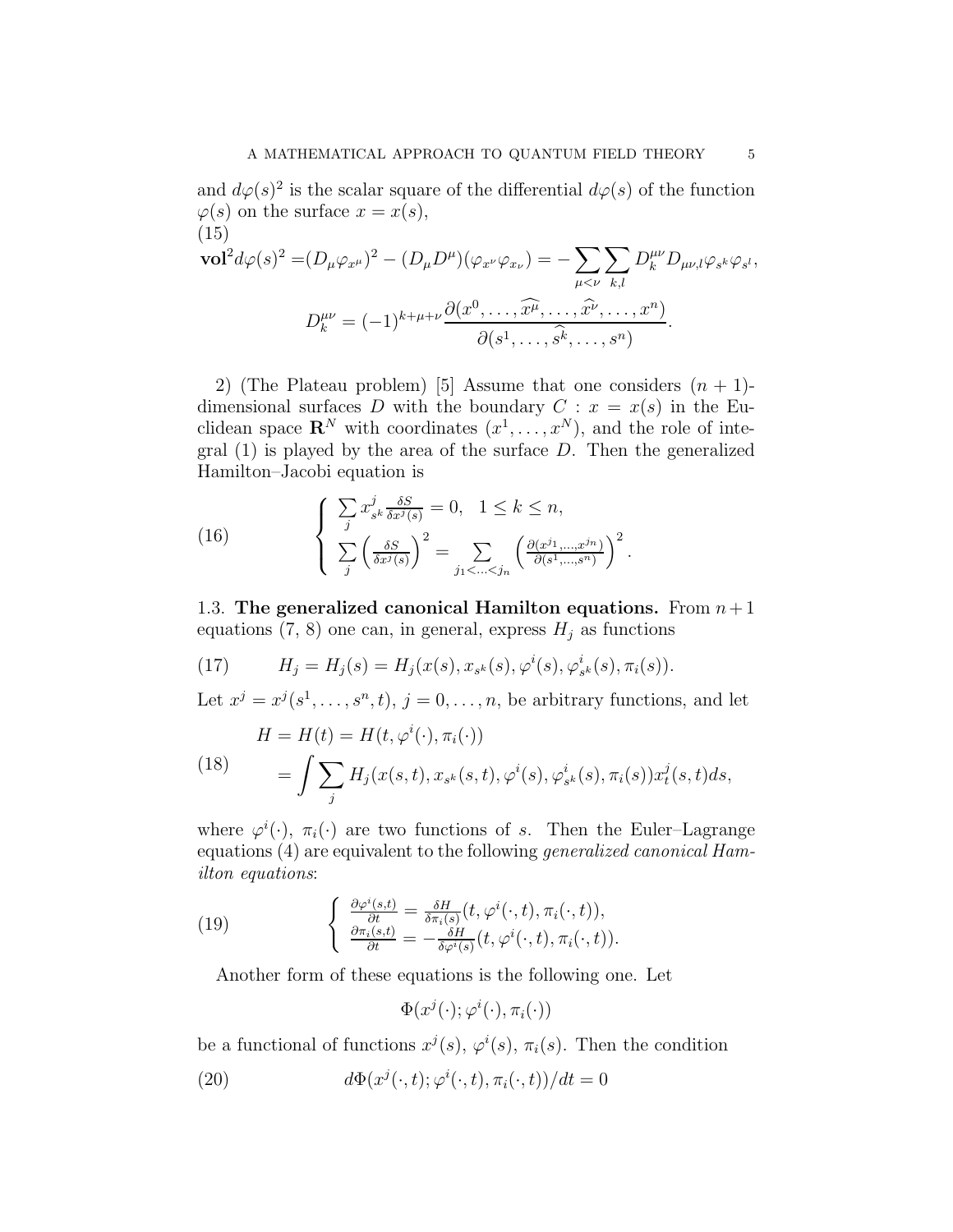is equivalent to the equation

(21) 
$$
\frac{\partial \Phi(x^j(\cdot,t); \varphi^i(\cdot), \pi_i(\cdot))}{\partial t} = \{\Phi(x^j(\cdot,t); \varphi^i(\cdot), \pi_i(\cdot)), H(t)\},\
$$

where

(22) 
$$
\{\Phi_1, \Phi_2\} = \int \sum_i \left( \frac{\delta \Phi_1}{\delta \pi_i(s)} \frac{\delta \Phi_2}{\delta \varphi^i(s)} - \frac{\delta \Phi_1}{\delta \varphi^i(s)} \frac{\delta \Phi_2}{\delta \pi_i(s)} \right) ds
$$

is the Poisson bracket of two functionals  $\Phi_1(\varphi^i(\cdot), \pi_i(\cdot))$ ,  $\Phi_2(\varphi^i(\cdot), \pi_i(\cdot))$ . Equivalently, the equation is

(23) 
$$
\frac{\delta \Phi}{\delta x^j(s)} = \{\Phi, H_j(s)\}.
$$

Let us call by a classical field theory *observable* a functional  $\Phi(x^j(\cdot))$ ;  $\varphi^{i}(\cdot), \pi_{i}(\cdot)$  satisfying equations (20), (21), or (23). Observables form a commutative Poisson algebra with respect to multiplication of functionals and the Poisson bracket  $(22)$ . Equations  $(20)$ ,  $(21)$ , or  $(23)$ mean that  $\Phi$  actually depends not on  $x^j(s)$ ,  $\varphi^i(s)$ ,  $\pi_i(s)$  but only on the solution  $\varphi^{i}(x)$  of the Euler–Lagrange equations (4) with the initial conditions  $\varphi^i(x(s)) = \varphi^i(s), \pi_i(x(s)) = \pi_i(s)$ .

The system of equations (23) satisfies the Frobenius integrability (zero curvature) condition,

(24) 
$$
\frac{\delta H_j(s)}{\delta x^{j'}(s')} - \frac{\delta H_{j'}(s')}{\delta x^{j}(s)} - \{H_j(s), H_{j'}(s')\} = 0.
$$

This condition means that the solution of the system (23) is well defined.

Example. For the scalar field with self-action (10, 12), the system of generalized canonical Hamilton equations is equivalent to the following system of equations for a functional  $\Phi(x^{\mu}(\cdot); \varphi(\cdot), \pi(\cdot))$ :

(25) 
$$
\begin{cases} x_{s^k}^{\mu}(s) \frac{\delta \Phi}{\delta x^{\mu}(s)} = \{\Phi, \varphi_{s^k}(s)\pi(s)\}, & k = 1, \ldots, n, \\ \mathbf{vol} \cdot \frac{\delta \Phi}{\delta \mathbf{n}(s)} = \left\{\Phi, \frac{1}{2}\pi(s)^2 + \mathbf{vol}^2 \left(\frac{1}{2}d\varphi(s)^2 + V(x(s), \varphi(s))\right)\right\}. \end{cases}
$$

The Euler–Lagrange equations and the equivalent generalized canonical Hamilton equations are called the characteristics equations for the generalized Hamilton–Jacobi equation. Regarding the integration theory of the generalized Hamilton–Jacobi equation using integration of the characteristics equations, see [13] (for the case  $m = n = 1$ ) and [2, 5] (for the general case).

Problem. Conversely, integrate Euler–Lagrange equations with large symmetry groups (such as the Einstein or Yang–Mills equations) using integration of the generalized Hamilton–Jacobi equation.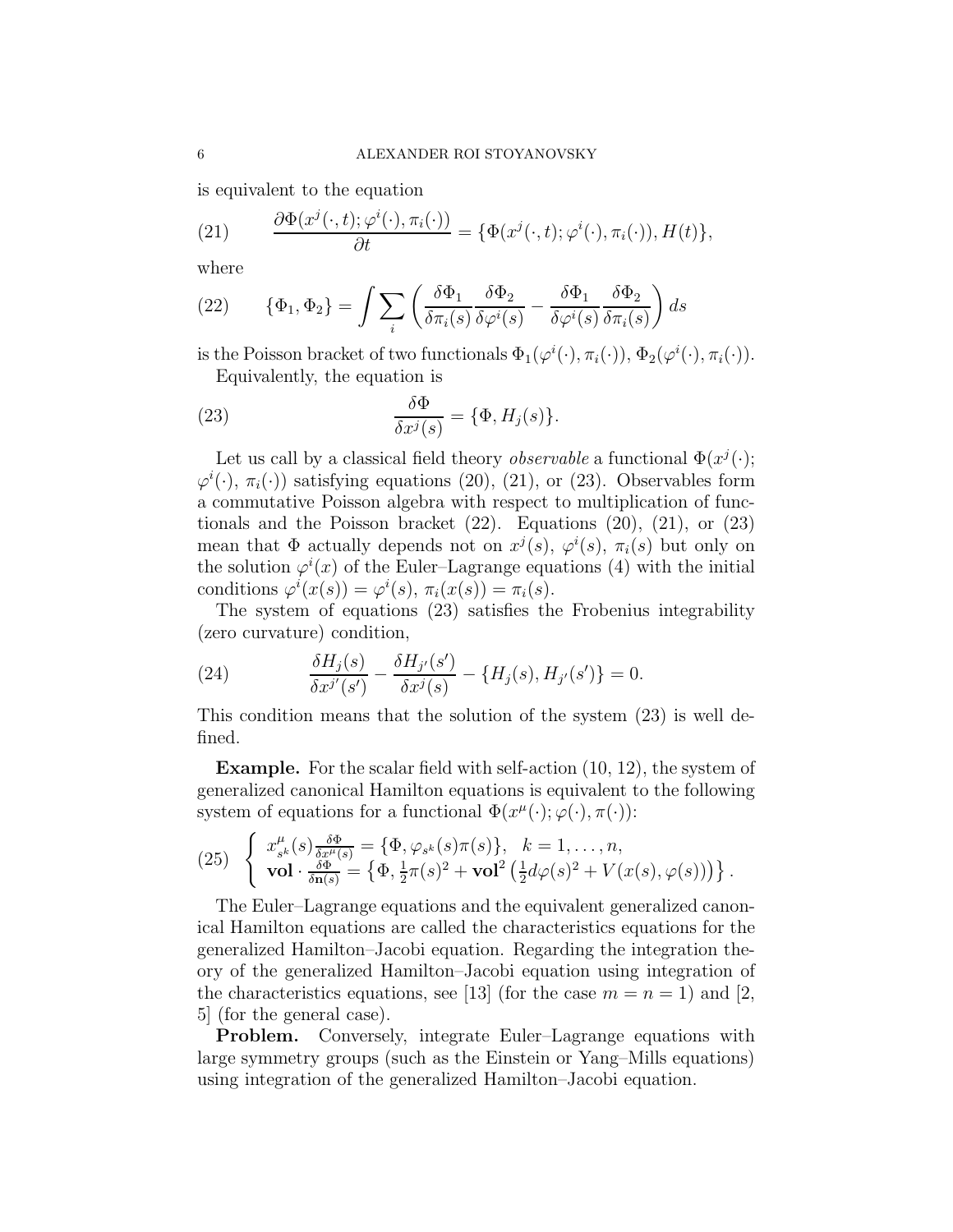1.4. **Symmetries.** Let  $G$  be a Lie group of symmetries of the action (1), i. e. transformations  $(x, \varphi) \to (\tilde{x}, \tilde{\varphi}) = P(x, \varphi)$  of variables  $(x, \varphi) = (x^j, \varphi^i)$  preserving the integral (1), and let  $\mathfrak g$  be the Lie algebra of G. Let  $\alpha = dP(\varepsilon)/d\varepsilon|_{\varepsilon=0} \in \mathfrak{g}$ , where  $P(\varepsilon)$  is a curve in G with  $P(0) = 1$ , and let

(26) 
$$
\delta \widetilde{\varphi}_{\alpha}^{i}(x,\varphi) = a_{\alpha}^{i}(x,\varphi) d\varepsilon, \quad \delta \widetilde{x}_{\alpha}^{j}(x,\varphi) = b_{\alpha}^{j}(x,\varphi) d\varepsilon
$$

be the corresponding infinitesimal transformation of the variables  $(x^{j},$  $\varphi^i$ ). Let  $x^j(s,t)$  be arbitrary functions, let

$$
\varphi^i(s,t) = \varphi^i(x(s,t)), \quad \pi_i(s,t) = \pi_i(x(s,t))
$$

be the solution of the canonical Hamilton equations (19) corresponding to a solution  $\varphi^{i}(x)$  of the Euler-Lagrange equations (4), and let  $\mathcal{C}_{t}$  be the surface  $x = x(s, t)$ . Let us apply formula (2) with the boundary surface  $\mathcal{C}_{t_1} \cup \mathcal{C}_{t_2}$  and with

$$
(x^{j}(s,t,\varepsilon),\varphi^{i}(x(s,t,\varepsilon),\varepsilon),\pi_{i}(x(s,t,\varepsilon),\varepsilon))
$$
  
=  $P(\varepsilon)(x(s,t),\varphi(s,t),\pi(s,t)),$   

$$
\delta x^{j}(s) = \delta \widetilde{x}_{\alpha}^{j}(x(s,t_{\sigma}),\varphi(s,t_{\sigma})),
$$
  

$$
\delta \varphi^{i}(s) = \delta \widetilde{\varphi}_{\alpha}^{i}(x(s,t_{\sigma}),\varphi(s,t_{\sigma})), \quad \sigma = 1,2.
$$

Since the functional J is preserved by the transformation  $P(\varepsilon)$ , we have  $\delta J = 0$ . This implies that the functional

(27)  
\n
$$
\Phi_{\alpha} = \Phi_{\alpha}(x^{j}(\cdot); \varphi^{i}(\cdot), \pi_{i}(\cdot))
$$
\n
$$
= \int_{\mathcal{C}} \left( \sum \pi_{i}(s) a^{i}_{\alpha}(x(s), \varphi(s)) - \sum H_{j}(s) b^{j}_{\alpha}(x(s), \varphi(s)) \right) ds
$$

satisfies the equality

$$
\Phi_{\alpha}(x^{j}(\cdot,t_{1});\varphi^{i}(\cdot,t_{1}),\pi_{i}(\cdot,t_{1}))=\Phi_{\alpha}(x^{j}(\cdot,t_{2});\varphi^{i}(\cdot,t_{2}),\pi_{i}(\cdot,t_{2})),
$$

i. e. it satisfies equation (20). In other words,  $\Phi_{\alpha}$  is an observable.

This observable generates the symmetry Hamiltonian flow, in the sense that

(28) 
$$
\begin{cases} \frac{\partial \varphi^{i}(s,t,\varepsilon)}{\partial \varepsilon}\Big|_{\varepsilon=0} = \frac{\delta \Phi_{\alpha}}{\delta \pi_{i}(s)}(x^{j}(\cdot,t); \varphi^{i}(\cdot,t), \pi_{i}(\cdot,t)),\\ \frac{\partial \pi_{i}(s,t,\varepsilon)}{\partial \varepsilon}\Big|_{\varepsilon=0} = -\frac{\delta \Phi_{\alpha}}{\delta \varphi^{i}(s)}(x^{j}(\cdot,t); \varphi^{i}(\cdot,t), \pi_{i}(\cdot,t)). \end{cases}
$$

Equivalently, for an arbitrary observable  $\Phi(x^j(\cdot), \varphi^i(\cdot), \pi_i(\cdot))$  and for any  $P \in G$ , the functional

(29) 
$$
P\Phi(x^{j}(\cdot);\varphi^{i}(\cdot),\pi_{i}(\cdot)) = \Phi(x^{j}(\cdot);\widetilde{\varphi}^{i}(\cdot),\widetilde{\pi}_{i}(\cdot))
$$

is also an observable, where

(30) 
$$
(\widetilde{x}^j(\cdot), \widetilde{\varphi}^i(\cdot), \widetilde{\pi}_i(\cdot)) = P(x(\cdot), \varphi(\cdot), \pi(\cdot)),
$$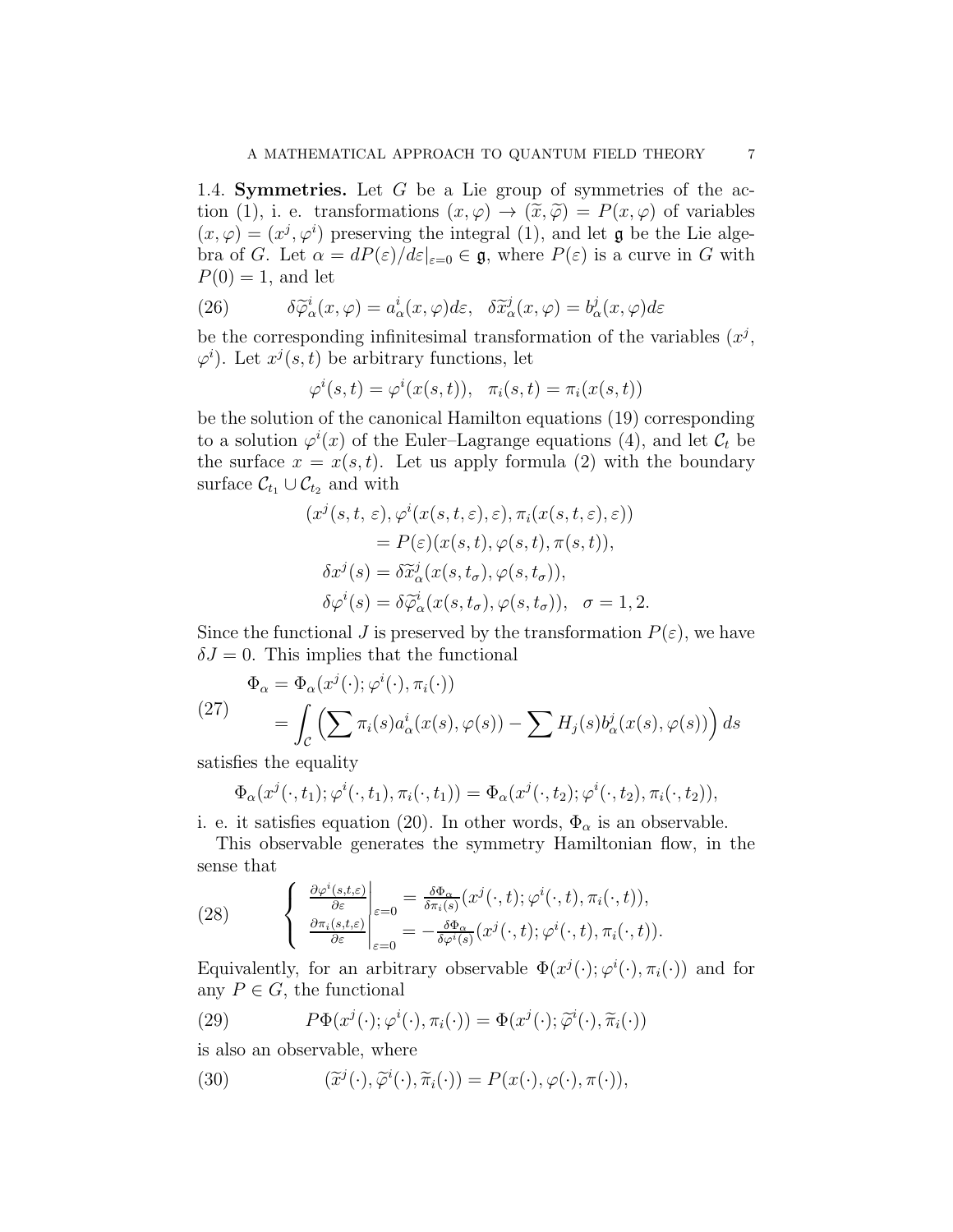and one has  $(31)$ 

$$
\frac{\partial P(\varepsilon)\Phi(x^j(\cdot,t); \varphi^i(\cdot,t), \pi_i(\cdot,t))}{\partial \varepsilon}\bigg|_{\varepsilon=0} = \{\Phi_\alpha, \Phi\}(x^j(\cdot,t); \varphi^i(\cdot,t), \pi_i(\cdot,t)).
$$

For  $\alpha, \beta \in \mathfrak{g}$ , it is not difficult to check that

(32) 
$$
\{\Phi_{\alpha}, \Phi_{\beta}\} = \Phi_{[\alpha, \beta]}.
$$

Examples. 1) For the scalar field with self-action  $(10, 12, 25)$  such that  $V(x, \varphi) = V(\varphi)$  is independent of x, the symmetry group G is the nonhomogeneous Lorentz group  $O(n, 1) \widetilde{\times} \mathbb{R}^{n+1}$ .

2) For the Plateau problem (16), the symmetry group is the group  $O(N)\widetilde{\times}$ **R**<sup>N</sup> of isometries of the Euclidean space **R**<sup>N</sup>.

### 2. Mathematical quantization of fields

In this Section we construct mathematical quantization of classical field theories.

2.0. Differential calculus for functionals. Let  $\Psi(\varphi(\cdot))$  be a functional depending on a smooth function  $\varphi(s)$ ,  $s = (s^1, \ldots, s^n)$ . We shall consider functions  $\varphi(s)$  from a topological vector space V of functions which is a nuclear space or a union of nuclear spaces [12], for example, the Schwartz space of smooth functions rapidly decreasing at infinity or the space of smooth functions with compact support. We shall call the elements of the space  $V$  by main functions, and the elements of the dual space  $V'$  by distributions. One has the inclusion  $V \subset V'$ .

The functional  $\Psi$  is called differentiable if for an arbitrary main function  $\varphi(s, \varepsilon)$  smoothly depending on a small parameter  $\varepsilon$ , one has

(33) 
$$
\delta\Psi(\varphi(\cdot)) = \int \frac{\delta\Psi}{\delta\varphi(s)}(\varphi(\cdot))\delta\varphi(s)ds
$$

for some distribution  $\delta\Psi/\delta\varphi(s)$  called the functional or variational derivative of  $\Psi$  at the point  $\varphi(\cdot)$ , where  $\delta \Psi$  and  $\delta \varphi(s)$  denote the differential of  $\Psi(\varphi(\cdot,\varepsilon))$  and  $\varphi(s,\varepsilon)$  with respect to  $\varepsilon$  at  $\varepsilon=0$ .

The functional  $\Psi$  is called infinitely differentiable if for any k one has

(34)

$$
\delta^k \Psi(\varphi(\cdot)) = \int \frac{\delta^k \Psi}{\delta \varphi(s_1) \dots \delta \varphi(s_k)} (\varphi(\cdot)) \delta \varphi(s_1) \dots \delta \varphi(s_k) ds_1 \dots ds_k
$$

for some symmetric distribution  $\delta^k \Psi / \delta \varphi(s_1) \ldots \delta \varphi(s_k)$  of  $s_1, \ldots, s_k$  called the k-th functional or variational derivative of  $\Psi$  at the point  $\varphi(\cdot)$ ,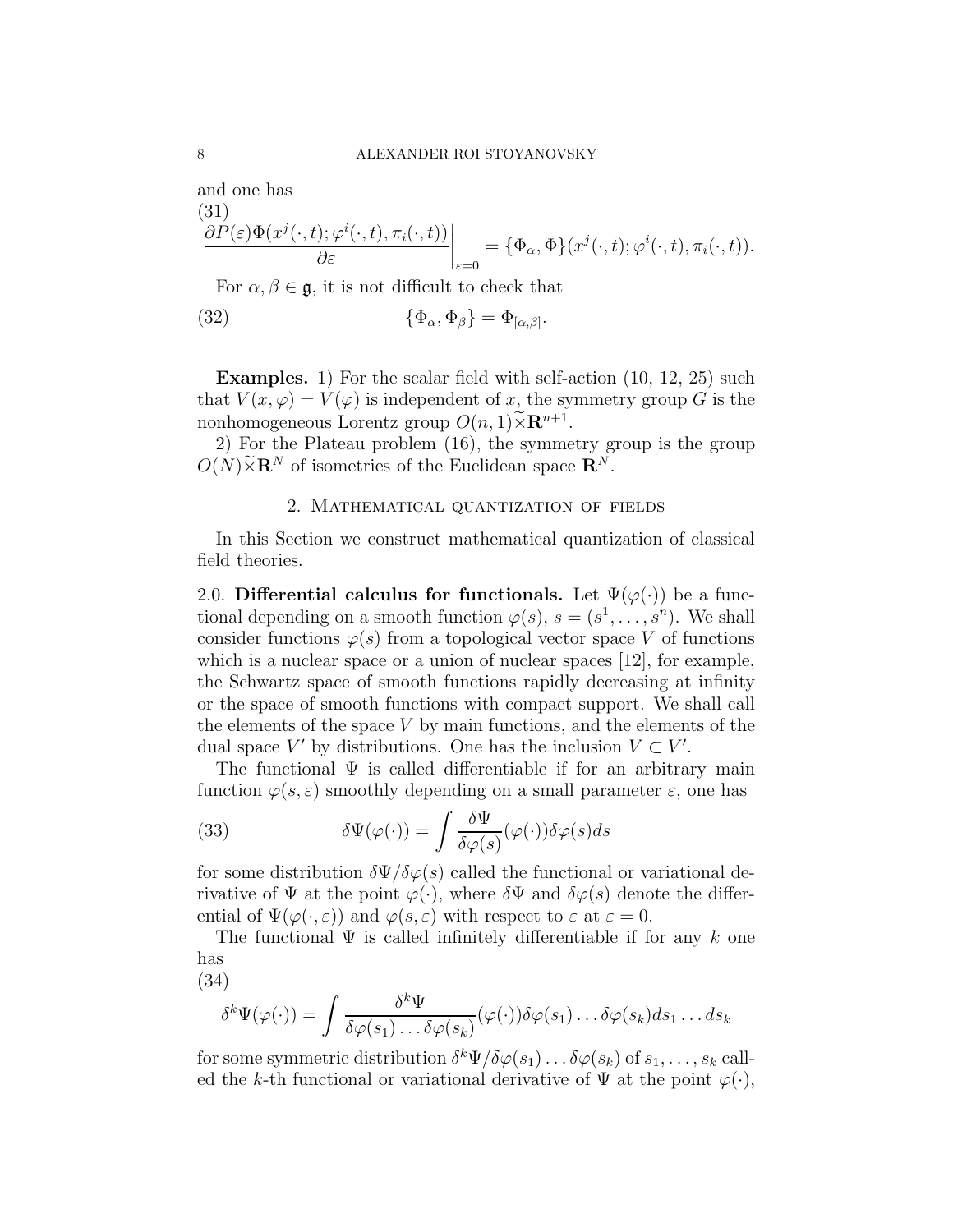where  $\delta^k \Psi$  denotes the k-th differential of  $\Psi(\varphi(\cdot,\varepsilon))$  with respect to  $\varepsilon$ at  $\varepsilon = 0$ .

2.1. Renormalization map and noncommutative multiplication of field theory Hamiltonians. The idea of this Subsection has been proposed in the papers [6–8].

Let V be the space of smooth main functions  $(\varphi^{i}(s), \pi_{i}(s), i =$ 1,...,*m*). Denote  $\pi_i(s) = \rho_i(s)$ ,  $\varphi^i(s) = \rho_{m+i}(s)$ ,  $i = 1, \ldots, m$ . Let  $H = H(\rho(\cdot))$  be an infinitely differentiable functional on the space V, where  $\rho(s) = (\rho_i(s), i = 1, \ldots, 2m)$ . We shall call H a field theory *Hamiltonian.* A Hamiltonian  $H$  is called *regular* if for any  $k$  and for any  $\rho(s) = (\rho_i(s)) \in V$ , the k-th functional derivatives  $\frac{\delta^k H}{\delta \rho_{i,j}(s_1) \dots \delta}$  $\frac{\delta^n H}{\delta \rho_{i_1}(s_1)...\delta \rho_{i_k}(s_k)}(\rho(\cdot))$ are main functions of  $(s_1, \ldots, s_k)$ . A Hamiltonian H is called *classical* if it generates a well defined Hamiltonian flow

(35) 
$$
\begin{cases} \frac{\partial \varphi^i(s,t)}{\partial t} = \frac{\delta H}{\delta \pi_i(s)} (\varphi^i(\cdot,t), \pi_i(\cdot,t)),\\ \frac{\partial \pi_i(s,t)}{\partial t} = -\frac{\delta H}{\delta \varphi^i(s)} (\varphi^i(\cdot,t), \pi_i(\cdot,t)) \end{cases}
$$

on the space V, i. e. if  $\frac{\delta H}{\delta \rho_i(s)}(\rho(\cdot))$  is a main function of s smoothly depending on  $\rho(\cdot)$ . In other words, denote by

$$
SV' = \bigoplus_{k=0}^{\infty} S^k V', \quad SV = \bigoplus_{k=0}^{\infty} S^k V
$$

the topological symmetric algebra of the space  $V'$  and respectively of V. Then a Hamiltonian  $H$  is regular if and only if for any  $k$  and any  $\rho(\cdot)$  one has  $\frac{\delta^k H}{\delta \rho(\cdot \beta)}$  $\frac{\delta^k H}{\delta \rho_{i_1}(s_1)\dots \delta \rho_{i_k}(s_k)}(\rho(\cdot)) \in S^k V$ , and H is classical if and only if for any k and any  $\rho(\cdot)$  one has

$$
\frac{\delta^k H}{\delta \rho_{i_1}(s_1) \dots \delta \rho_{i_k}(s_k)} (\rho(\cdot)) \in S^k V' \cap (S^{k-1} V' \otimes V).
$$

An example of classical Hamiltonian is the Hamiltonian  $H(t)$  given by  $(18)$  (for any t).

Classical Hamiltonians form a Poisson algebra with respect to multiplication of Hamiltonians and the Poisson bracket (22),

(36) 
$$
\{H_1, H_2\} = \int \sum_{i,j} \omega_{ij} \frac{\delta H_1}{\delta \rho_i(s)} \frac{\delta H_2}{\delta \rho_j(s)} ds,
$$

where  $\omega_{ij} = \delta_{i,j-m} - \delta_{i-m,j}$ . This Poisson algebra appeared in a nonrigorous form in the book [11], and in the rigorous form in [6–8]. Hamiltonian regularization, i. e. approximation of field theory Hamiltonians by regular Hamiltonians, appeared in the book [14].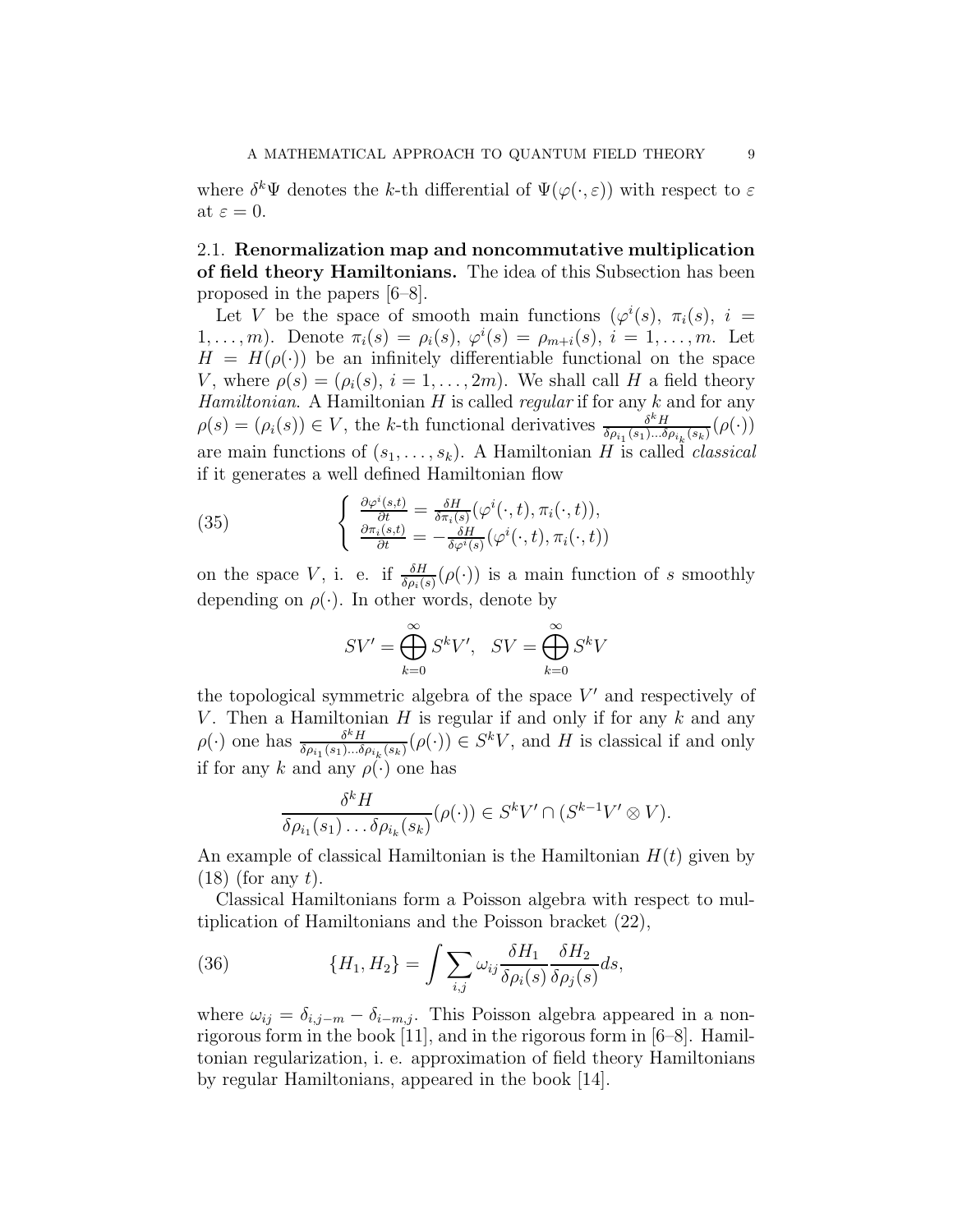Define the Weyl–Moyal algebra as the associative algebra SV of regular polynomial Hamiltonians with the Moyal product

(37) 
$$
H_1 *_{Moyal} H_2(\rho(\cdot)) = \exp\left(-\frac{ih}{2} \int \sum_{i,j} \omega_{ij} \frac{\delta}{\delta \rho_i^{(1)}(s)} \frac{\delta}{\delta \rho_j^{(2)}(s)} ds\right)
$$

$$
H_1(\rho^{(1)}(\cdot)) H_2(\rho^{(2)}(\cdot))|_{\rho^{(1)}(\cdot) = \rho^{(2)}(\cdot) = \rho(\cdot)}.
$$

Here  $ih = (imaginary unit) \times (the Planck constant (a small parameter)).$ Let

(38)

$$
G_N = G_N^{i_1,\dots,i_N}(h,s_1,\dots,s_N) = \sum_{k=1}^{\infty} h^k G_{N,k}^{i_1,\dots,i_N}(s_1,\dots,s_N) \in S^N V',
$$

for  $N = 2, 3, \ldots$ , be real symmetric distributions depending on h. For a regular polynomial Hamiltonian H, put

(39) 
$$
\widetilde{H} = \exp\left(\sum_{N=2}^{\infty} \frac{1}{N!} \int \sum_{i_1,\dots,i_N} G_N^{i_1,\dots,i_N}(h, s_1,\dots,s_N) \times \frac{\delta^N}{\delta \rho_{i_1}(s_1)\dots \delta \rho_{i_N}(s_N)} ds_1 \dots ds_N\right) H.
$$

The Hamiltonian  $\widetilde{H}$  is called the *renormalized* (regular) *Hamiltonian*, and  $\widetilde{H}-H$  is called the *counterterm* (regular) Hamiltonian. The transform  $H \to \widetilde{H}$  (39) is called the *renormalization map*.

Let  $H \to \widehat{H}$  be the inverse transform to the transform  $H \to \widetilde{H}$ , i.e.  $\widehat{H}$  is given by formula (39) with  $G_N$  replaced by  $-G_N$ .

Define the ∗-product of regular polynomial Hamiltonians by the formula

(40) 
$$
H_1 * H_2 = (\widehat{H}_1 *_{Moyal} \widehat{H}_2)^{\sim}.
$$

This is an associative product on the space SV of regular polynomial Hamiltonians.

Explicitly, one has

(41)  

$$
H_1 * H_2 = \exp\left(-\frac{ih}{2} \int \sum_{i,j} \omega_{ij} \frac{\delta}{\delta \rho_i^{(1)}(s)} \frac{\delta}{\delta \rho_j^{(2)}(s)} ds + \sum_{N=2}^{\infty} \sum_{l=1}^{N-1} G_N^{(l,N-l)} \right) H_1(\rho^{(1)}(\cdot)) H_2(\rho^{(2)}(\cdot))|_{\rho^{(1)}(\cdot) = \rho^{(2)}(\cdot) = \rho(\cdot)},
$$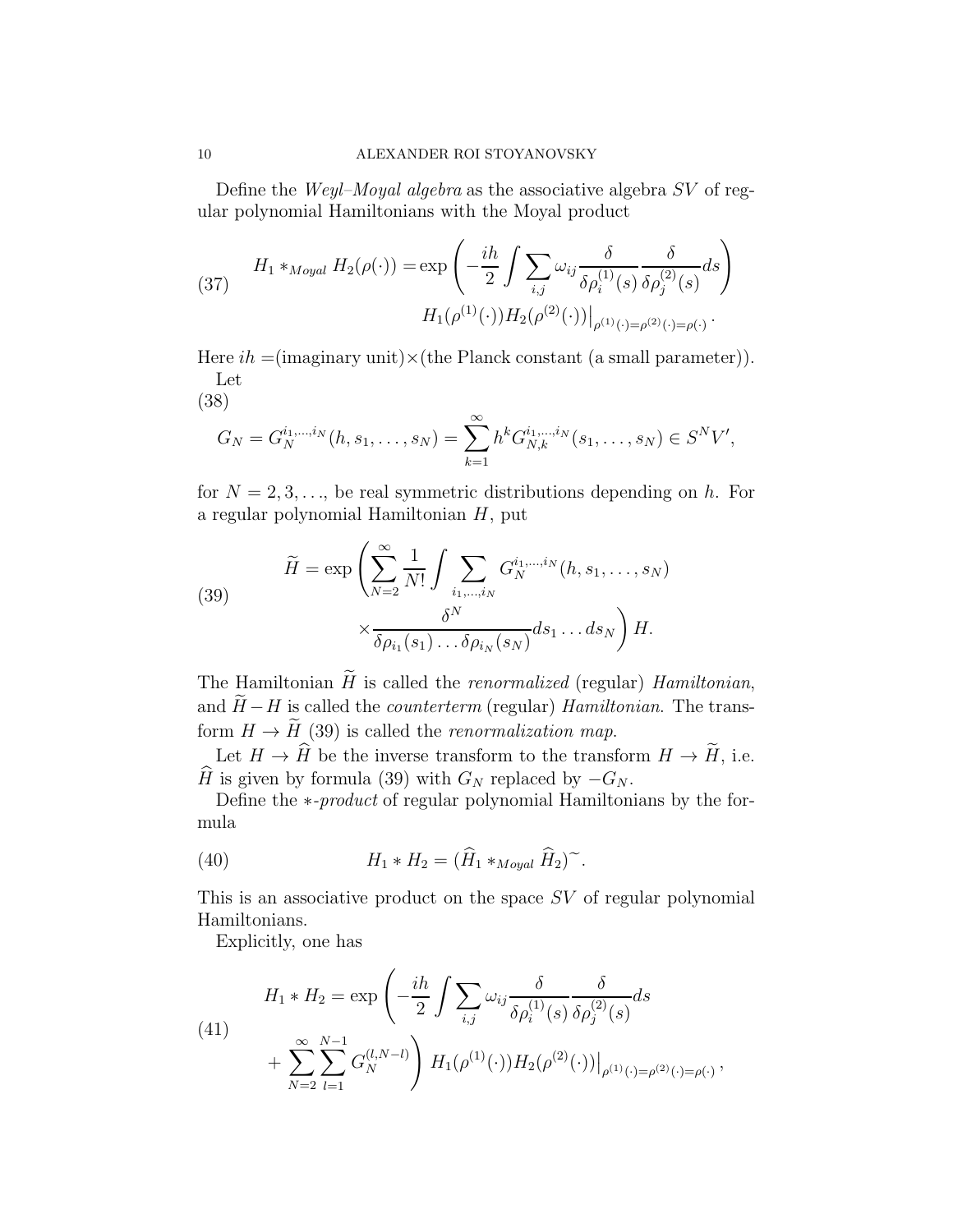where

(42)  

$$
G_N^{(l,N-l)} = \frac{1}{l!(N-l)!} \sum_{i_1,\dots,i_N} \int G_N^{i_1,\dots,i_N}(h,s_1,\dots,s_N)
$$

$$
\times \frac{\delta^l}{\delta \rho_{i_1}^{(1)}(s_1)\dots \delta \rho_{i_l}^{(1)}(s_l)} \frac{\delta^{N-l}}{\delta \rho_{i_{l+1}}^{(2)}(s_{l+1})\dots \delta \rho_{i_N}^{(2)}(s_N)} ds_1 \dots ds_N.
$$

One has

(43)  $[H_1, H_2] \stackrel{\text{def}}{=} H_1 * H_2 - H_2 * H_1 = -ih\{H_1, H_2\} + o(h).$ 

Definition. The transform (39) is called a *finite renormalization* if all the distributions  $G_N$  are main functions. Two renormalizations corresponding to distributions  $G'_{N}$  and  $G''_{N}$  are called *equivalent* if they differ by a finite renormalization (39) with  $G_N = G'_N - G''_N$ . Finite renormalizations form a commutative group called the renormalization group.

2.2. Quantization of classical field theory equations. Consider a classical field theory with the action functional (1) and with the generalized Hamilton–Jacobi equation (9). Let (40) be the ∗-product corresponding to a renormalization (39). Let us call by the renormalized Tomonaga–Schwinger equation the system of equations (44)

$$
\begin{cases}\n\operatorname{ih} \sum_{j} x_{s^k}^j \frac{\delta \Phi}{\delta x^j(s)} = \sum_{i} \varphi_{s^k}^i \pi_i(s) * \Phi + c_k(s, h) \Phi, & k = 1, \dots, n, \\
\mathcal{H} \left( x^j(s), \varphi^i(s), x_{s^k}^j(s), \varphi_{s^k}^i(s), \pi_i(s), -\operatorname{ih}_{\delta x^j(s)} \right) * \Phi \\
+ C(s, x^j(s), \varphi^i(s), \pi_i(s), x_{s^k}^j(s), \varphi_{s^k}^i(s), \pi_{is^k}(s), \dots, h) * \Phi = 0\n\end{cases}
$$

for a functional  $\Phi(x^j(\cdot); \varphi^i(\cdot), \pi_i(\cdot))$ , where

(45) 
$$
C(\ldots, h) = C(s, x^{j}(\cdot), \varphi^{i}(\cdot), \pi_{i}(\cdot), h)
$$

is a function of s,  $x^j(s)$ ,  $\varphi^i(s)$ ,  $\pi_i(s)$  and their partial derivatives of finite orders at the point s with  $C(\ldots, 0) = 0$ , and  $c_k(s, h)$ ,  $k = 1, \ldots, n$ , are distributions in s with  $c_k(s, 0) = 0$ . We assume, without loss of generality,<sup>[1](#page-10-0)</sup> that

(46) 
$$
\mathcal{H} = \mathcal{H}(\ldots, -H_j(s)) = \sum_{j=0}^n C_j(s) H_j(s) + A(s),
$$

where  $C_j(s)$  and  $A(s)$  do not depend on  $H_{j'}(s)$ , and for any j the coefficient  $C_j(s)$  before  $H_j(s)$  does not depend on  $x^j(\cdot)$ . For the scalar field with self-action (10–15) this condition is satisfied.

<span id="page-10-0"></span><sup>&</sup>lt;sup>1</sup>because the  $(n + 1)$ -th equation  $\mathcal{H} = 0$  in the generalized Hamilton–Jacobi equation is defined not uniquely but only modulo the first  $n$  equations.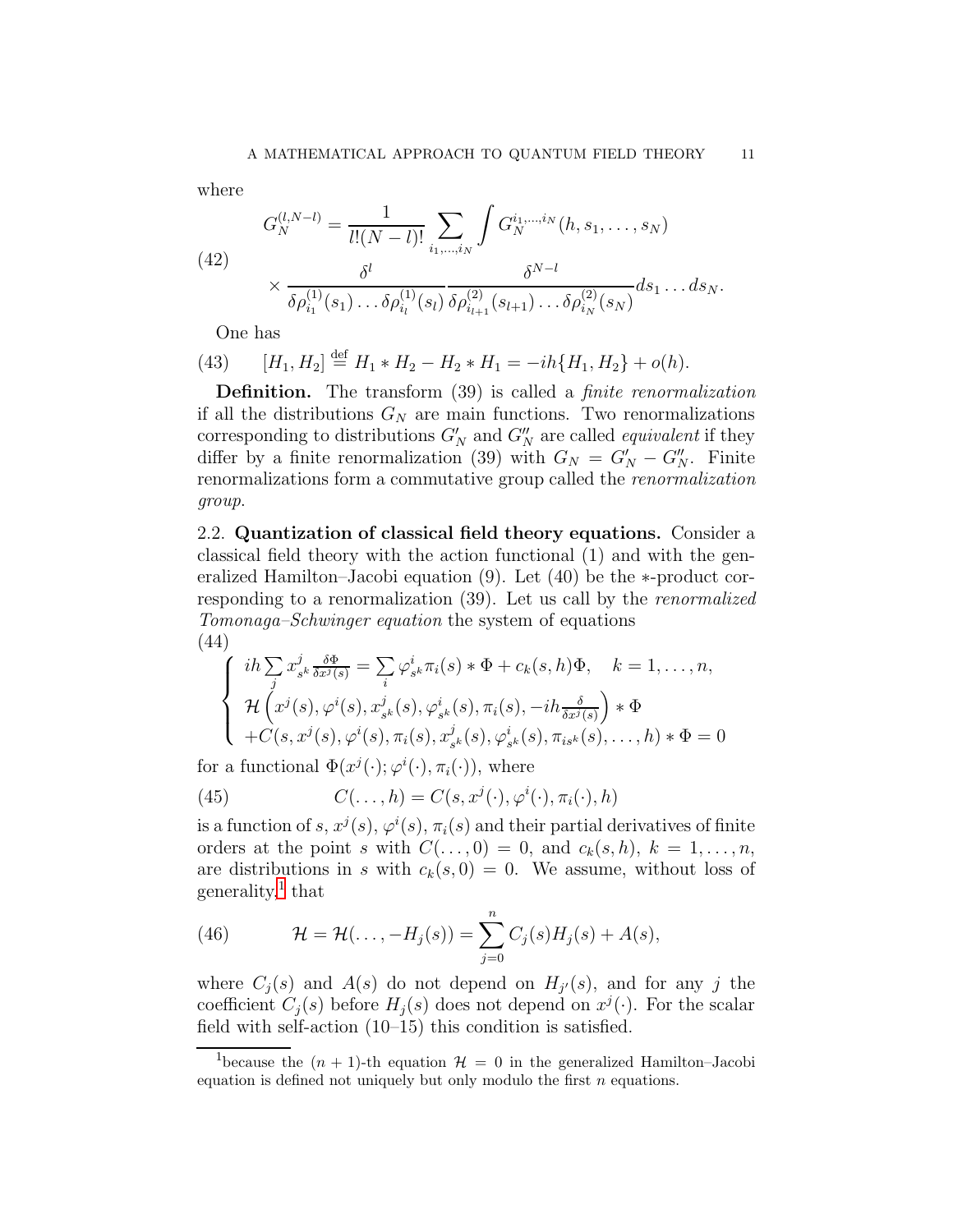Agreement. The system of equations (44), as well as the subsequent constructions and formulas, are understood as the formal limit of regularized formulas, with the Hamiltonians  $H(\rho(\cdot))$  replaced by regular Hamiltonians  $H_{reg}^{\Lambda}(\rho(\cdot))$ ,  $\Lambda > 0$  such that  $\lim_{\Lambda \to 0} H_{reg}^{\Lambda} = H$ . We say that a formal formula including irregular Hamiltonians is well defined if the limit as  $\Lambda \to 0$  of the regularized formula exists and does not depend on the choice of regularization.

The system of equations (44) is, in general, equivalent to the system

(47) 
$$
i h \frac{\delta \Phi}{\delta x^j(s)} = H_j(s, h) * \Phi,
$$

where  $H_j(s, h)$  is a deformation of the function (17), i. e. to the equation

(48) 
$$
i h \frac{\partial \Phi(x(\cdot, t), \varphi^i(\cdot), \pi_i(\cdot))}{\partial t} = H(t, h) * \Phi
$$

for any function  $x(s, t)$ , where  $H(t, h)$  is a deformation of the Hamiltonian (18).

Example. For the scalar field (10, 12), the renormalized Tomonaga– Schwinger equation is (49)

$$
\begin{cases}\n\operatorname{ih}x_{s^k}^{\mu}(s)\frac{\delta\Phi}{\delta x^{\mu}(s)} = \varphi_{s^k}(s)\pi(s) * \Phi + c_k(h,s)\Phi, & k = 1,\ldots,n, \\
\operatorname{ih} \mathbf{vol} \cdot \frac{\delta\Phi}{\delta \mathbf{n}(s)} = \left(\frac{1}{2}\pi(s)^2 + \mathbf{vol}^2\left(\frac{1}{2}d\varphi(s)^2 + V(x(s),\varphi(s))\right)\right) * \Phi.\n\end{cases}
$$

Let  $\Phi(x(\cdot); \rho(\cdot)) = U(x_0(\cdot), x(\cdot); \rho(\cdot))$  be the (formal) evolution operator for equation (48), with the initial condition

(50) 
$$
U(x_0(\cdot), x_0(\cdot); \rho(\cdot)) = 1.
$$

Explicitly, for two surfaces  $x_0(s) = x(s, t_0)$  and  $x(s) = x(s, t_1)$ , one has

(51)  

$$
U(x_0(\cdot), x(\cdot)) = T \exp \left\{ \int_{t_0}^{t_1} \frac{1}{i h} H(\tau, h) d\tau \right\}
$$

$$
\stackrel{\text{def}}{=} \sum_{k=0}^{\infty} \frac{1}{(i h)^k} \int_{t_0 \le \tau_1 \le \dots \le \tau_k \le t_1} H(\tau_k, h) * \dots * H(\tau_1, h) d\tau_1 \dots d\tau_k.
$$

Definition. The renormalized Tomonaga–Schwinger equation (44) is called *integrable* if the operator  $U(x_0(\cdot), x(\cdot); \rho(\cdot))$  is correctly defined up to multiplication by a constant (depending on  $x_0(\cdot)$  and  $x(\cdot)$ ), i. e. if it depends, up to a constant, not on the function  $x(s, t)$  but only on the initial surface  $x = x_0(s)$  and the final surface  $x = x(s)$ .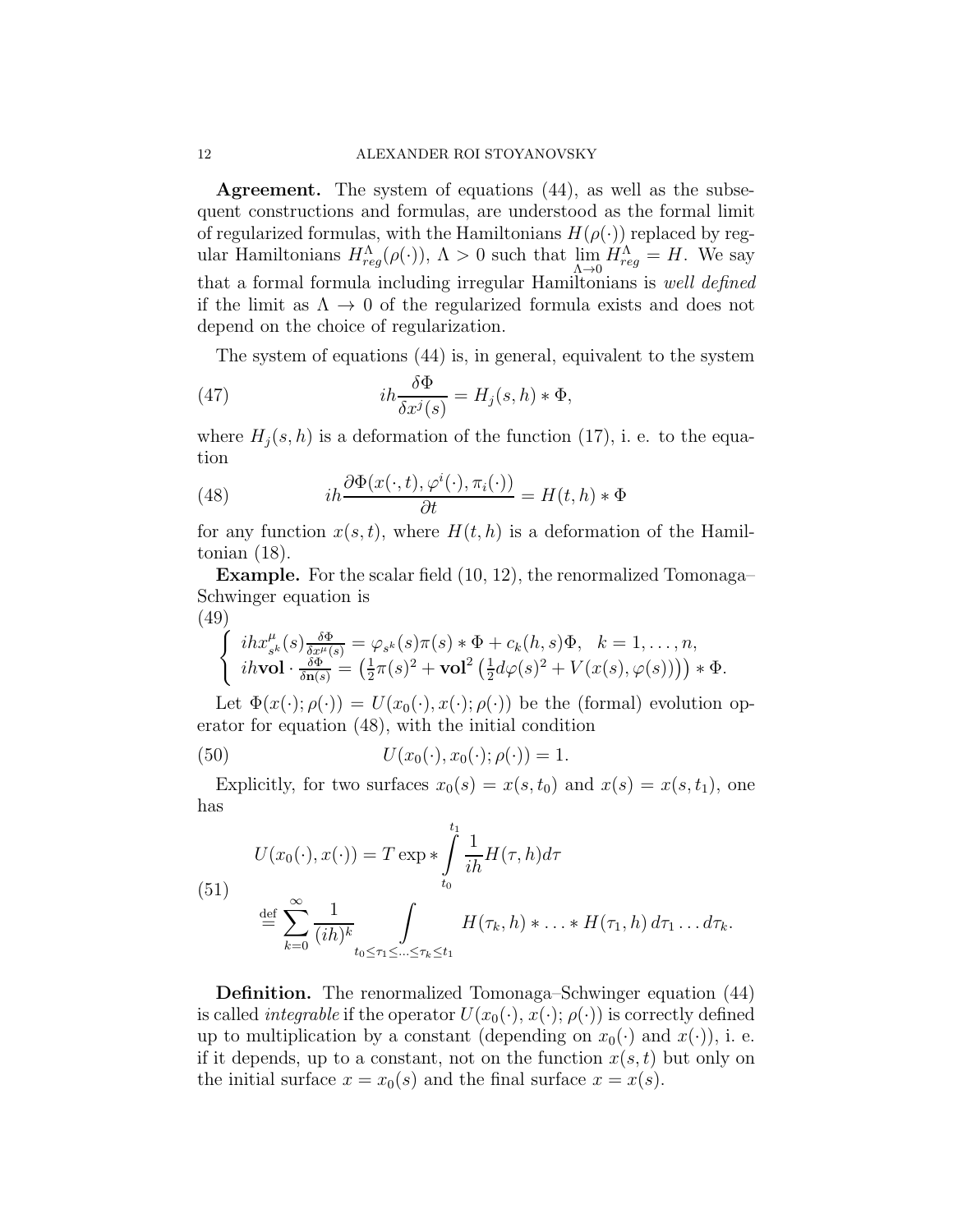**Theorem 1.** For any renormalization (39), the renormalized Tomonaga–Schwinger equation for the scalar field (49) is integrable.

Proof. The system of equations (47) is equivalent to the system

(52) 
$$
i h \frac{\delta \Phi}{\delta x^j(s)} = \widehat{H}_j(s) *_{Moyal} \widehat{\Phi}.
$$

We must check the Frobenius integrability (constant curvature) condition

(53) 
$$
i\hbar \frac{\delta \widehat{H}_j(s)}{\delta x^{j'}(s')} - i\hbar \frac{\delta \widehat{H}_{j'}(s')}{\delta x^{j}(s)} + [\widehat{H}_j(s), \widehat{H}_{j'}(s')]_{Moyal} = const.
$$

For the scalar field with self-action,  $\widehat{H}_j(s)$  is the sum of a quadratic expression in  $\varphi(\cdot)$ ,  $\pi(\cdot)$ , a constant, and a function of  $\widehat{V}(x(s), \varphi(s))$ . This implies that

(54) 
$$
[\hat{H}_j(s), \hat{H}_{j'}(s')]_{Moyal} = -ih\{\hat{H}_j(s), \hat{H}_{j'}(s')\},
$$

because the terms with  $h^3$ ,  $h^5$ , etc. in the Moyal commutator vanish. Hence condition (53) follows from the classical Frobenius integrability condition (24) with  $V(x(s), \varphi(s))$  replaced by  $\widehat{V}(x(s), \varphi(s))$ . Q.E.D.

The function  $U(x_0(\cdot), x(\cdot); \rho(\cdot))$  also satisfies the equations

(55) 
$$
i h \frac{\delta U(x_0(\cdot), x(\cdot))}{\delta x_0^j(s)} = -U(x_0(\cdot), x(\cdot)) * H_j(s, h, x_0(\cdot)),
$$

(56) 
$$
U(x_0(\cdot), x_2(\cdot)) = U(x_1(\cdot), x_2(\cdot)) * U(x_0(\cdot), x_1(\cdot)).
$$

The function  $U(x_0(\cdot), x(\cdot); \rho(\cdot))$  is covariant with respect to the left and right actions of a central extension of the Lie algebra of smooth vector fields

(57) 
$$
\int \sum_{i,k} a_k(s) \varphi_{s^k}^i(s) \pi_i(s) ds,
$$

with main functions  $a_k(s)$ ,  $k = 1, \ldots, n$ , on the space of functions  $\Phi(\rho(\cdot)).$ 

**Problem.** For the scalar field, formula (51) for  $U(x_0(\cdot), x(\cdot); \rho(\cdot))$ makes sense only for space-like surfaces  $x(s, \tau)$  for any  $\tau$ , because for non-space-like surfaces the Hamiltonian  $H(\tau)$  is not well defined. However, equations (49) given by formulas (13–15) make sense for an arbitrary surface  $x(s)$ . Can the operator  $U(x_0(\cdot), x(\cdot); \rho(\cdot))$  be extended to a (formal) solution of equations (47–50, 55, 56) for non-space-like surfaces  $x_0(s)$ ,  $x(s)$ ?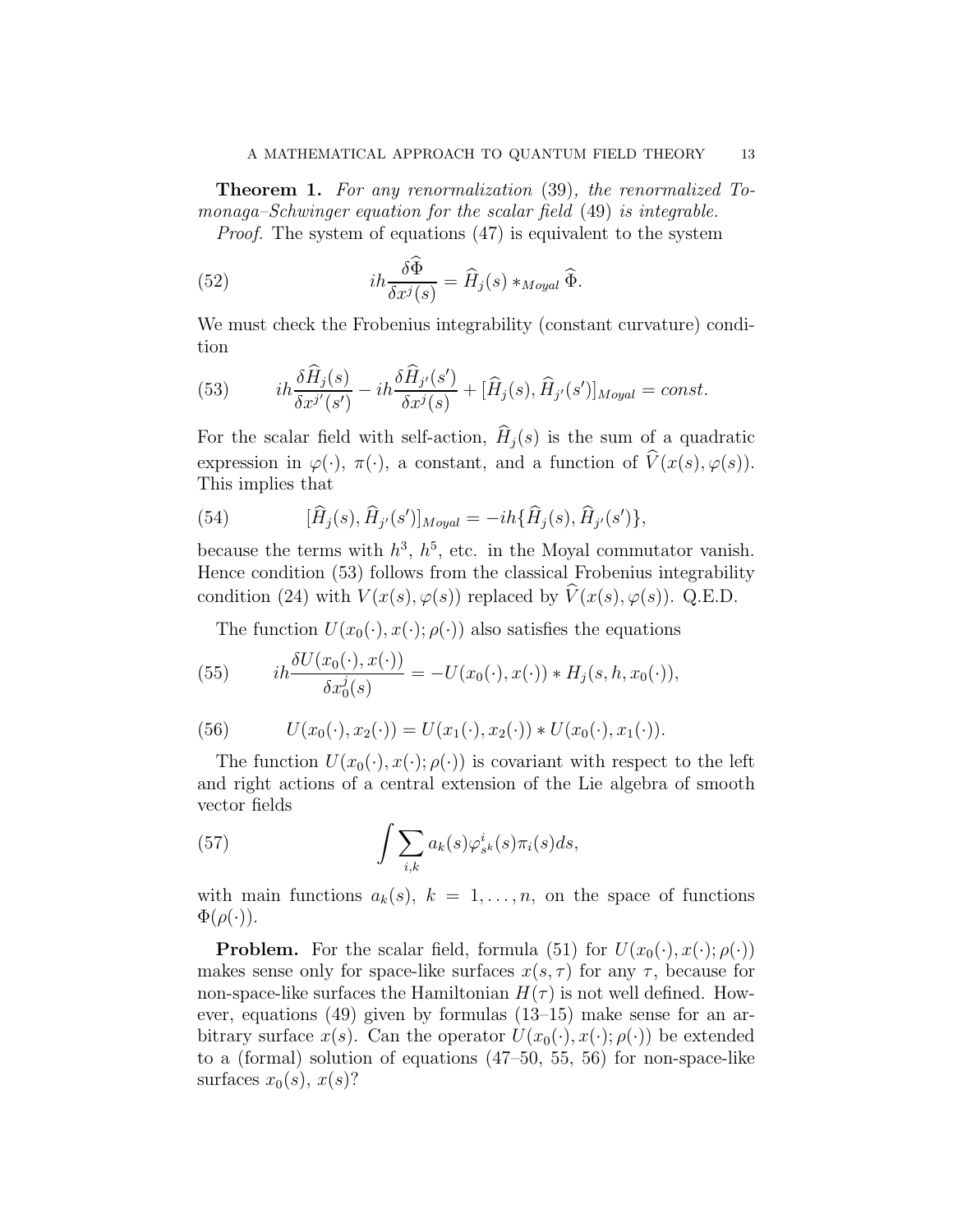Definition. A quantization of a classical field theory given by the variational principle (1) is an integrable renormalized Tomonaga–Schwinger equation (44). Two quantizations are called equivalent if they differ by a finite renormalization.

Let us call by a (formal) quantum field theory *observable* a functional  $\Phi(x(\cdot); \rho(\cdot))$  satisfying the *generalized Heisenberg equation* 

(58) 
$$
ih\frac{\delta\Phi}{\delta x^j(s)} = [H_j(s,h),\Phi].
$$

For these observables, one has

(59) 
$$
\Phi(x(\cdot)) = U(x_0(\cdot), x(\cdot)) * \Phi(x_0(\cdot)) * U(x_0(\cdot), x(\cdot))^{-1}.
$$

Observables form an associative algebra with respect to the ∗-product. For any surface  $x_0(s)$ , this algebra is identified with the algebra of Hamiltonians  $H(\rho(\cdot)) = \Phi(x_0(\cdot); \rho(\cdot))$ . For equivalent quantizations of a classical field theory, the algebras of observables are naturally identified.

Define the *conjugate observable*  $\Phi^*$  to an observable  $\Phi$  as the complex conjugate functional. One has

(60) 
$$
(\Phi_1 * \Phi_2)^* = \Phi_2^* * \Phi_1^*.
$$

Any quantum field theory observable  $\Phi$  is covariant with respect to the natural action of the group of diffeomorphisms of the variables  $(s<sup>1</sup>,..., s<sup>n</sup>)$ , with the Lie algebra consisting of smooth vector fields (57).

2.3. Quantization on surfaces of constant time. Denote  $x^0 = t$ ,  $(x^1, \ldots, x^n) = \mathbf{x}$ . Denote by  $U(t_0, t)$  the evolution operator for flat surfaces of constant time,

(61) 
$$
U(t_0, t) = U(x_0(\cdot), x(\cdot)), \quad x_0(s) = (t_0, s), \quad x(s) = (t, s).
$$

The function  $U(t_0, t) = \Phi(t)$  is the evolution operator for the Schrödinger equation

(62) 
$$
ihd\Phi/dt = H(t,h) * \Phi,
$$

where  $H(t, h) = H(t, \varphi(\cdot), \pi(\cdot), h)$  is the Hamiltonian for the surface  $x(s) = (t, s)$  of constant time.

One has

(63) 
$$
U(t_0, t) = T \exp \left( \int_{t_0}^{t} \frac{1}{i h} H(\tau, h) d\tau \right).
$$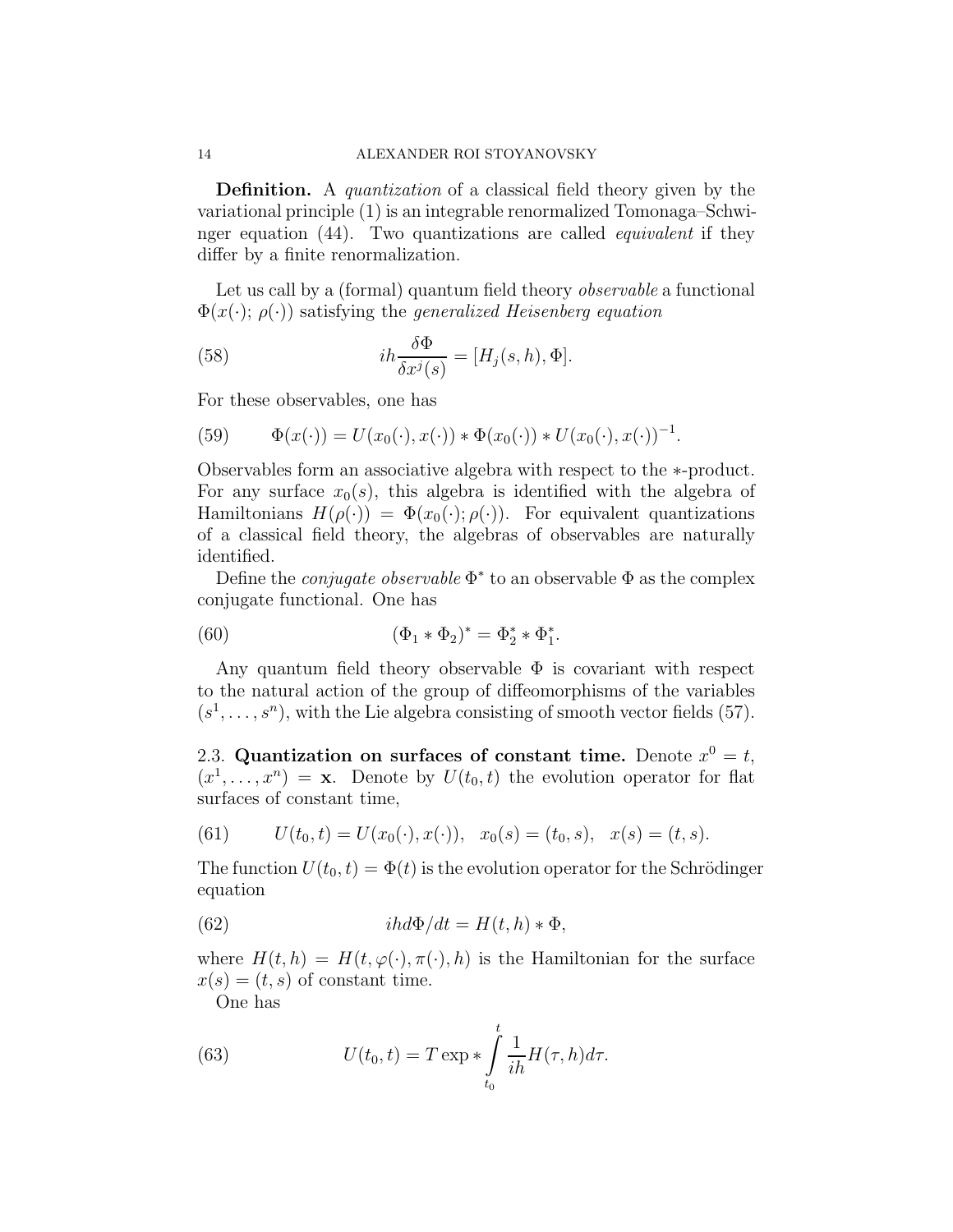Example. For the scalar field (10, 49), one has

(64) 
$$
H(t,h) = \int \left(\frac{1}{2}\pi(\mathbf{x})^2 + \frac{1}{2}\sum_{j=1}^n \varphi_{x^j}(\mathbf{x})^2 + V(t,\mathbf{x},\varphi(\mathbf{x}))\right) d\mathbf{x}.
$$

Any quantum field theory observable  $\Phi(x(\cdot); \rho(\cdot))$  is uniquely determined by its values for flat surfaces of constant time,

(65) 
$$
\Phi(t_0, \rho(\cdot)) = \Phi(x(\cdot); \rho(\cdot)), \quad x(s) = (t_0, s).
$$

The function  $\Phi(t_0, \rho(\cdot))$  satisfies the Heisenberg equation

(66) 
$$
ihd\Phi/dt_0 = [H(t_0, h), \Phi].
$$

One has

(67) 
$$
\Phi(t) = U(t_0, t) * \Phi(t_0) * U(t_0, t)^{-1}.
$$

# 3. Mathematical expressions for the Bogoliubov S-matrix, the Wightman functions, and the Green **FUNCTIONS**

3.1. The half S-matrix. Consider the  $\varphi^d$  model of scalar field in  $\mathbf{R}^{n+1}$ with variable interaction, i. e. the Lagrangian  $F(x^j, \varphi, \varphi_{x^j})$  (10) with

(68) 
$$
V(x,\varphi) = \frac{m^2}{2}\varphi^2 + \frac{g(x)}{d!}\varphi^d,
$$

where  $g(x)$  is a real smooth function with compact support called the interaction cutoff function.

Let

(69) 
$$
H(t, \varphi(\cdot), \pi(\cdot)) = H_0(\varphi(\cdot), \pi(\cdot)) + \int \frac{g(t, \mathbf{x})}{d!} \varphi(\mathbf{x})^d d\mathbf{x}
$$

be the Hamiltonian (64) of scalar field, where

(70) 
$$
H_0(\varphi(\cdot), \pi(\cdot)) = \int \left(\frac{1}{2}\pi(\mathbf{x})^2 + \frac{1}{2}\sum_{j=1}^n \varphi_{x^j}(\mathbf{x})^2 + \frac{m^2}{2}\varphi(\mathbf{x})^2\right) d\mathbf{x}
$$

is the Hamiltonian of free scalar field.

Consider an arbitrary renormalization (39) and the quantized scalar field theory (49). Let  $\Phi(t)$  be an observable for this quantum field theory. For  $t = t_0 \ll 0$ ,  $\Phi(t_0)$  is identified with an observable  $\Phi_0(t_0)$ of the free quantum field theory (i. e. the theory with  $g(x) \equiv 0$ ). For  $t = t_1 >> 0, \Phi(t_1)$  is identified with another observable  $\Phi_1(t_1)$  of the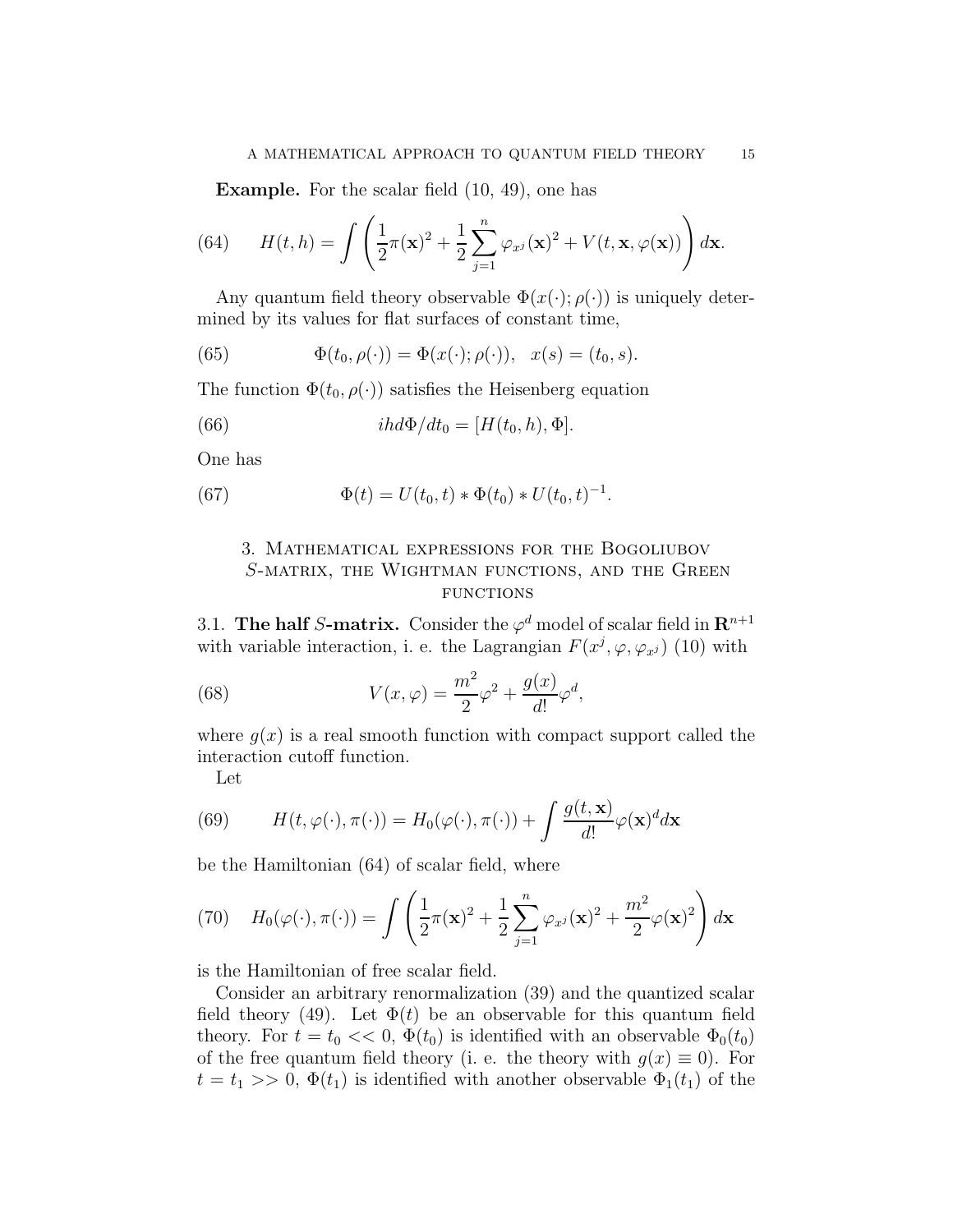free quantum field theory. The observables  $\Phi_0(t)$  and  $\Phi_1(t)$  are related by the equality

(71) 
$$
\Phi_1(t_0) = U(t_0, t_1)^{-1} * \Phi_0(t_1) * U(t_0, t_1)
$$

$$
= S^{1/2}(t_0, t_1)^{-1} * \Phi_0(t_0) * S^{1/2}(t_0, t_1),
$$

where  $U(t_0, t)$  is the evolution operator (63) for scalar quantum field theory,

(72) 
$$
S^{1/2}(t_0,t) = U_0(t_0,t)^{-1} * U(t_0,t),
$$

and

(73) 
$$
U_0(t_0, t) = \exp \frac{t - t_0}{i h} H_0
$$

is the evolution operator for free quantum field theory. The functional  $S^{1/2}(t_0,t) = \Phi(t_0)$  is a (formal) free quantum field theory observable depending on t called the half S-matrix.

3.2. Lorentz covariance property. It is the following assumption.

The quantization (49) of the free classical field theory (10, 12, 25, 68) with  $g(x) \equiv 0$ , given by renormalization (39), is Lorentz covariant, *i. e. for any observable*  $\Phi(x^j(\cdot); \varphi(\cdot), \pi(\cdot))$  *of free quantum field theory* and for any element P of the nonhomogeneous Lorentz symmetry group  $G = O(n, 1) \widetilde{\times} \mathbf{R}^{n+1}$ , one has

(74) 
$$
P\Phi(x^{j}(\cdot);\varphi(\cdot),\pi(\cdot)) = \Phi(P^{-1}x(\cdot);\varphi(\cdot),\pi(\cdot)),
$$

where  $P\Phi$  is given by (29).

**Corollary.** For any element  $\alpha$  of the Lie algebra g of the group G and for any functional  $\Phi(\varphi(\cdot), \pi(\cdot))$ , one has

(75) 
$$
[\Phi_{\alpha}(t_0), \Phi] = -ih{\Phi_{\alpha}(t_0), \Phi},
$$

where  $\Phi_{\alpha}(t_0)$  is the generator (27) of the symmetry  $\alpha$ . In particular, for the Hamiltonian  $H_0$  (70), one has

(76) 
$$
[H_0, \Phi] = -ih\{H_0, \Phi\}.
$$

This Corollary implies that any free quantum field theory observable  $\Phi$  can be considered as a functional of a solution  $\varphi_0(x)$  of the Euler– Lagrange equation with  $q(x) \equiv 0$ ,

(77) 
$$
\frac{\partial^2 \varphi_0}{\partial t^2} - \sum_{j=1}^n \frac{\partial^2 \varphi_0}{\partial x^{j2}} + m^2 \varphi_0 = 0,
$$

i. e. the Klein–Gordon equation, with the initial conditions

(78) 
$$
\varphi_0(t_0, \mathbf{x}) = \varphi(\mathbf{x}), \quad \partial \varphi_0 / \partial t(t_0, \mathbf{x}) = \pi(\mathbf{x}).
$$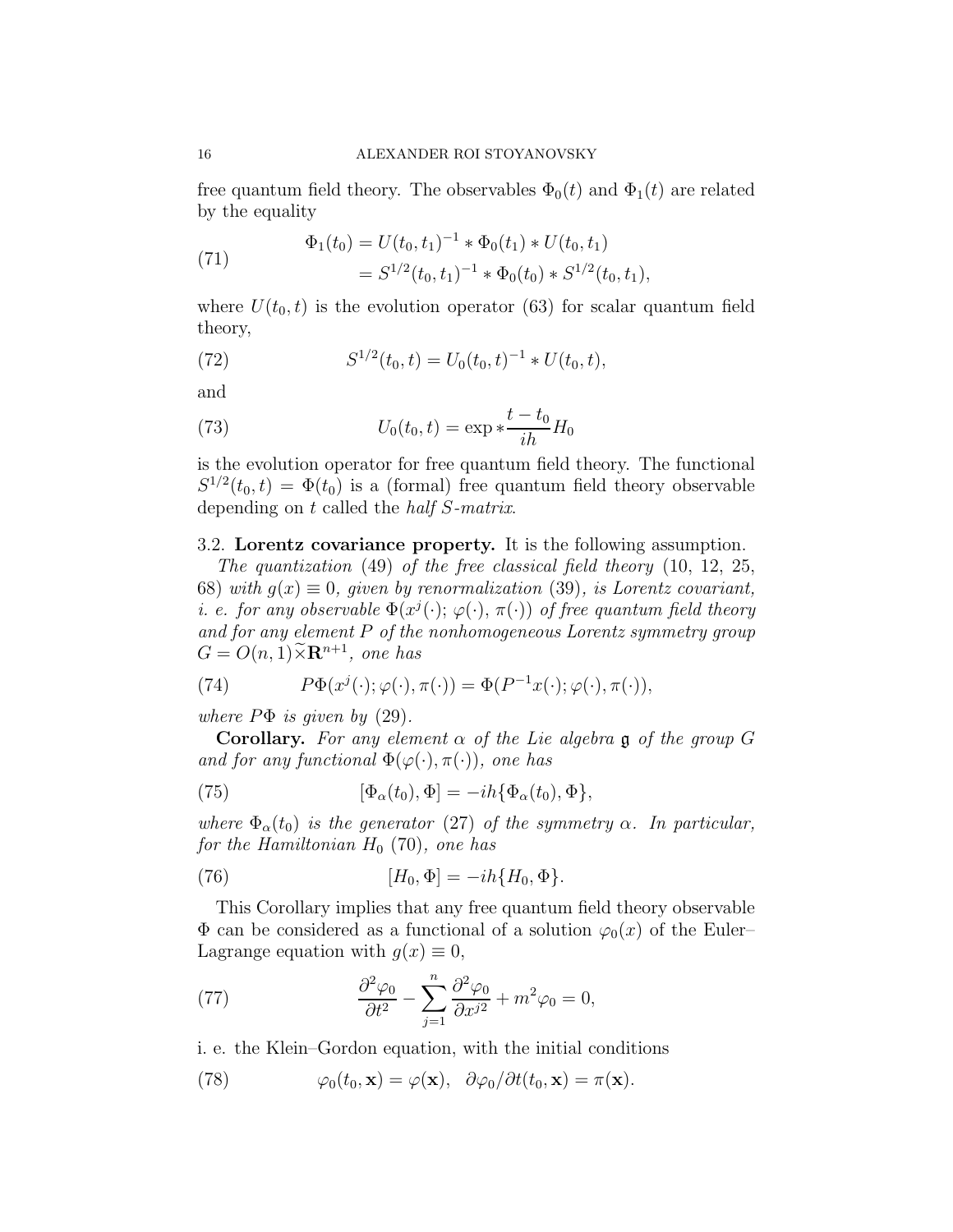More concretely, consider the Schwartz space of functions  $(\varphi(\mathbf{x}), \pi(\mathbf{x}))$ . By  $(78)$  this space is identified with the space V of smooth solutions  $\varphi_0(x)$  of the Klein–Gordon equation (77) rapidly decreasing in the space directions. The free quantum field theory observables  $\Phi(t_0, \varphi(\cdot), \pi(\cdot)) =$  $\Phi(\varphi_0(x))$  are polynomial Hamiltonians on V. The space of observables Φ has a family of product operations depending on the Planck constant h. For  $h = 0$  it is the usual commutative product, and for  $h \neq 0$  it is the noncommutative ∗-product.

The Lorentz covariance property means that the distributions  $G_N \in$  $S^N V'$ ,  $N = 2, 3, \ldots$ , are Lorentz invariant.

3.3. The Bogoliubov S-matrix, the Wightman and Green functions. The half S-matrix  $S^{1/2}(t_0,t)$  (72) is a (formal) free quantum field theory observable given by the formula

(79) 
$$
S^{1/2} = S^{1/2}[H_{int}](t) = T \exp \left( \int_{-\infty}^{t} \frac{1}{i h} H_{int}(\tau) d\tau, \right)
$$

where

(80)  

$$
H_{int}(t) = U_0(t_0, t)^{-1} * \int \frac{g(t, \mathbf{x})}{d!} \varphi(\mathbf{x})^d d\mathbf{x} * U_0(t_0, t)
$$

$$
= \int \frac{g(t, \mathbf{x})}{d!} \varphi_0(t, \mathbf{x})^d d\mathbf{x}
$$

is the interaction Hamiltonian.

Let  $\mathcal F$  be the Fock Hilbert space for free scalar field with mass  $m$  in the space-time  $\mathbb{R}^{n+1}$ . Normally ordered linear operators in  $\mathcal F$  can be identified with their Wick symbols, which are functionals  $\Phi(\varphi_0(\cdot))$  of a solution  $\varphi_0(x)$  of the Klein–Gordon equation (77). The product of normally ordered operators in the space  $\mathcal F$  corresponds to the product  $\Phi_1*_\mathcal{F} \Phi_2$  of their symbols  $\Phi_1$ ,  $\Phi_2$ , given by formula (40) for the transform (39) with the trivial functions  $G_3^{\mathcal{F}} = G_4^{\mathcal{F}} = \ldots = 0$  and with a nontrivial function  $G_2^{\mathcal{F}}$ . Hence we have a G-invariant not everywhere defined (discontinuous) homomorphism  $\Phi \to \tilde{\Phi}$  from the algebra of free quantum field theory observables corresponding to a Lorentz covariant renormalization  $G_2, G_3, \ldots (39)$  to the algebra of Wick symbols of linear operators in F. The inverse homomorphism  $\Phi \to \Phi$  is given by formula (39) with the functions  $G_2 - G_2^{\mathcal{F}}, G_3, G_4, \ldots$  We shall call this homomorphism by renormalization.

Denote by

(81) 
$$
\langle \Phi \rangle = \Phi(\varphi_0 \equiv 0)
$$

the vacuum average of an operator in  $\mathcal F$  with the Wick symbol  $\Phi$ .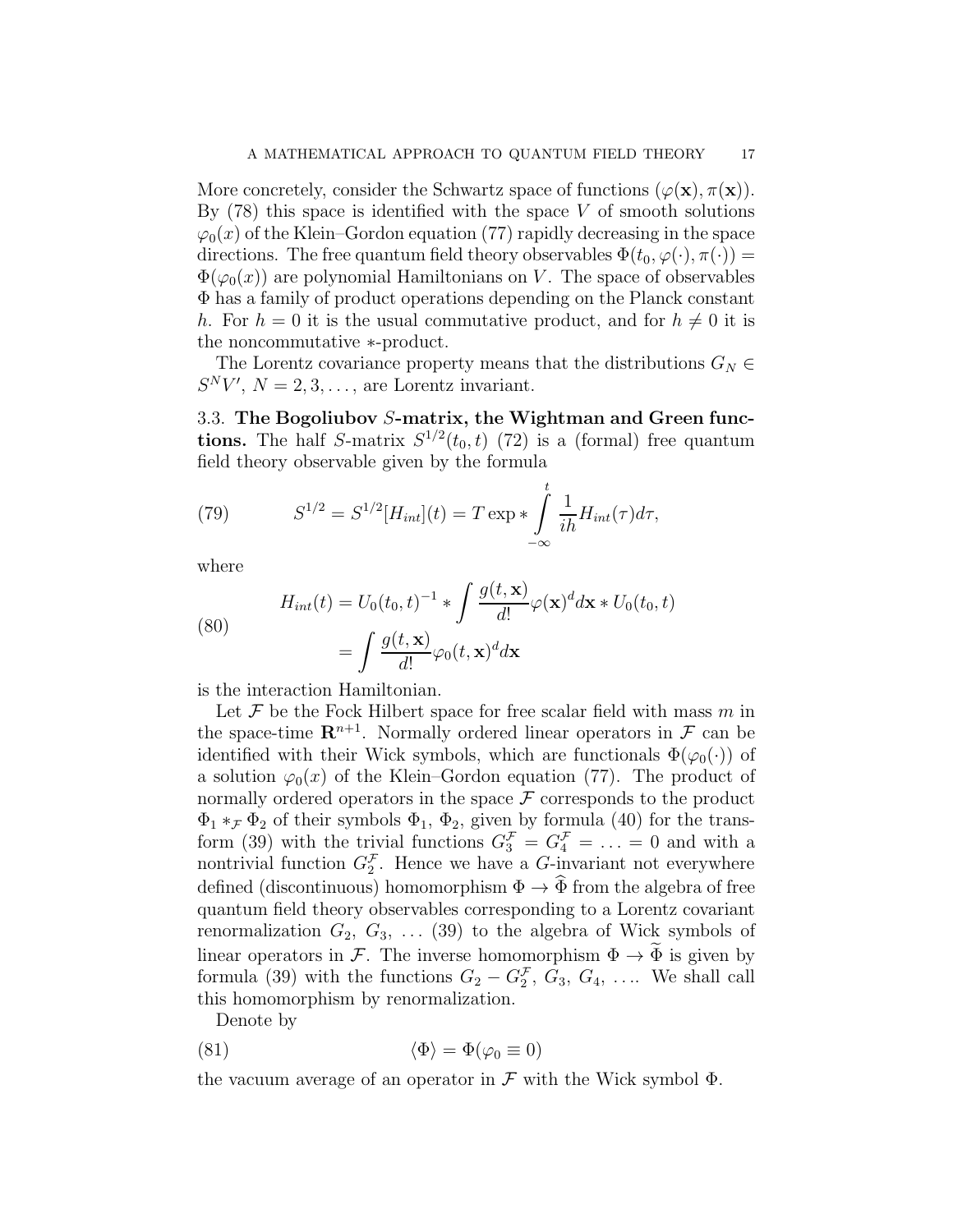The linear operator in the Fock space (82)

$$
S[g(\cdot)] = \widehat{S^{1/2}}[\widetilde{H}_{int}](t_1) = \left(T \exp \ast \int\limits_{-\infty}^{\infty} \frac{1}{i h} \frac{g(t, \mathbf{x})}{d!} \widehat{\varphi_0(t, \mathbf{x})} d dt d\mathbf{x}\right),
$$

where  $t_1 >> 0$ , is called the *Bogoliubov S-matrix* (with variable interaction) for the  $\varphi^d$  model in  $\mathbf{R}^{n+1}$ .

Let  $\mathbf{j}(x)$  be a real smooth function with compact support called the source function. Put

$$
(83)
$$

$$
Z[H_{int}, \mathbf{j}(\cdot)] = S^{1/2}[H_{int}](t_1)^{-1} * S^{1/2} \left[H_{int} + \int \mathbf{j}(t, \mathbf{x}) \varphi_0(t, \mathbf{x}) d\mathbf{x}\right](t_1)
$$

$$
= T \exp \left(-\sum_{-\infty}^{\infty} \frac{1}{i\hbar} \mathbf{j}(t, \mathbf{x}) \varphi(t, \mathbf{x}) dt d\mathbf{x},
$$

where  $t_1 >> 0$  and

(84) 
$$
\varphi(t, \mathbf{x}) = U(t_0, t)^{-1} * \varphi(\mathbf{x}) * U(t_0, t) = S^{1/2}[H_{int}](t)^{-1} * \varphi_0(t, \mathbf{x}) * S^{1/2}[H_{int}](t).
$$

The distribution

(85)  
\n
$$
W_N(x_1, ..., x_N)
$$
\n
$$
= \lim_{g(x) \to g} \left\langle \left( \frac{\delta Z[\widetilde{H}_{int}, \mathbf{j}(\cdot)]}{\delta \mathbf{j}(x_1)} \bigg|_{\mathbf{j}(x) \equiv 0} * ... * \frac{\delta Z[\widetilde{H}_{int}, \mathbf{j}(\cdot)]}{\delta \mathbf{j}(x_N)} \bigg|_{\mathbf{j}(x) \equiv 0} \right) \right\rangle
$$

is called the Wightman function, and the distribution

(86) 
$$
V_N(x_1,\ldots,x_N) = \lim_{g(x)\to g} \left\langle \left( \frac{\delta^N Z[\widetilde{H}_{int},\mathbf{j}(\cdot)]}{\delta \mathbf{j}(x_1)\ldots\delta \mathbf{j}(x_N)} \bigg|_{\mathbf{j}(x)=0} \right) \right\rangle
$$

is called the Green function.

The following Theorem is obvious.

**Theorem 2.** If the Lorentz covariance assumption holds and if the Bogoliubov S-matrix (82), the Wightman functions (85), and the Green functions (86) are well defined, then they satisfy the axioms of quantum field theory [9, 10].

Actually the purpose of perturbative quantum field theory is to construct a quantized field theory power series (38, 39, 49) such that the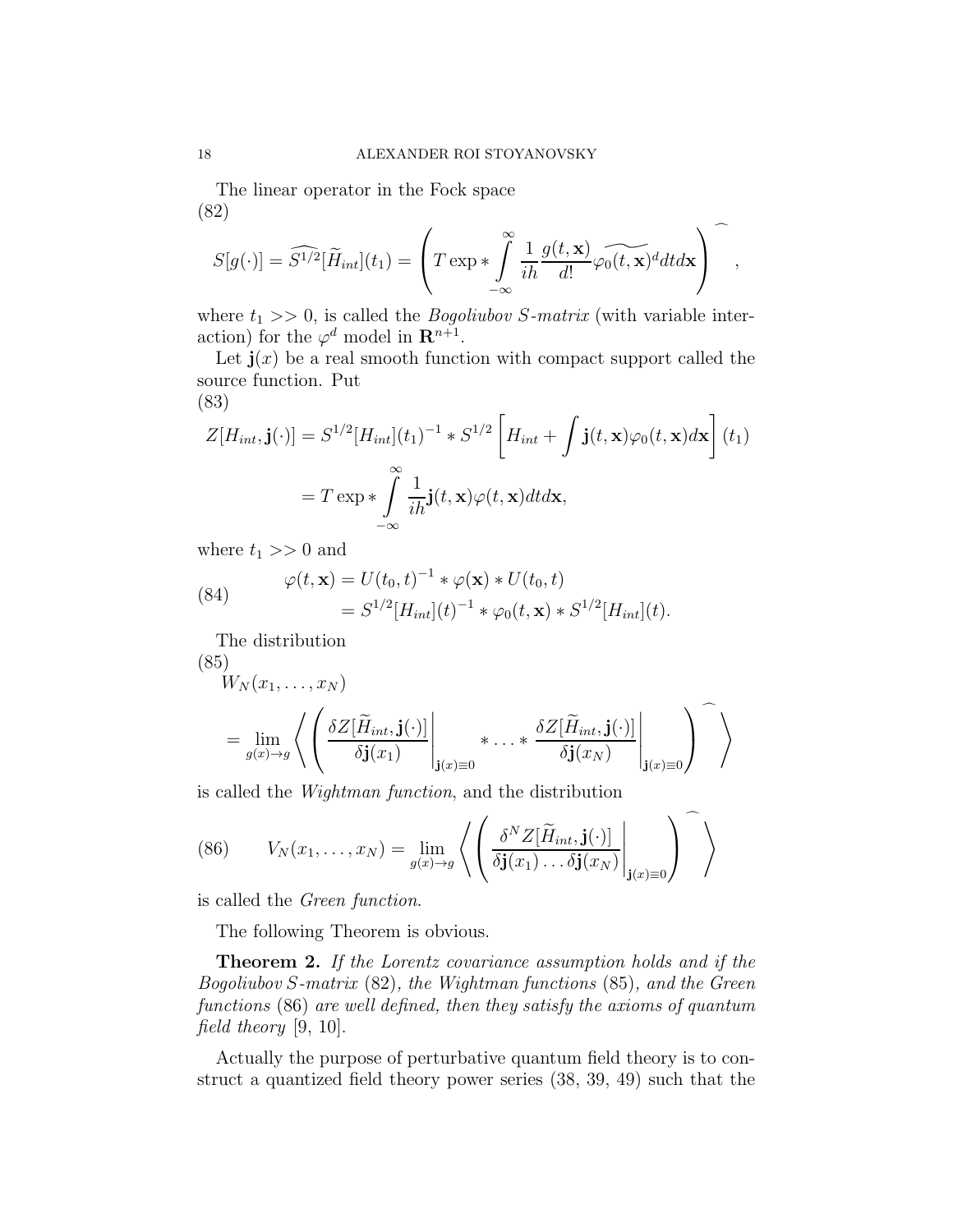S-matrix (82), the Wightman functions (85), and the Green functions (86) are well defined as power series, while axiomatic quantum field theory studies the properties of these functions.

3.4. Discussion. The problem with quantities (82, 85, 86) is that they are, in general, ill-defined, because the renormalization  $\Phi \to \tilde{\Phi}$  and the inverse map  $\Phi \to \hat{\Phi}$  are discontinuous not everywhere defined maps. To obtain an expression for these quantities, one should choose a regularization  $H_{int}^{\Lambda}$  of the interaction Hamiltonian  $H_{int} = \lim_{\Lambda \to 0} H_{int}^{\Lambda}$ . The limit as  $\Lambda \to 0$  of regularized expressions (82, 85, 86), in general, depends on the choice of regularization. This corresponds to the fact that the notions of vacuum and asymptotical non-interacting particles in quantum field theory are unnatural.<sup>[2](#page-18-0)</sup> The quantum field theory  $S$ matrix describes scattering amplitudes of colliding particles. They are assumed to be non-interacting at large distances. However, the particles always interact with vacuum. In quantum field theory there is no natural notion of particles or vacuum but there is only the universal form of matter consisting of interacting quantum fields. Hence the definition of a quantum field theory from §2 well agrees with the physical picture.

The notion of vacuum is natural in quantum statistical mechanics. I heard [15] that the essential difference between quantum field theory and critical phenomena in quantum statistical mechanics has been verified experimentally.

Conjecture. Axioms of quantum field theory can be, in general, neither mathematically realized nor disproved, like Continuum Hypothesis.

This Conjecture means that "final mathematical theory of everything" does not exist.

Mathematical quantum field theory in the Minkowski space-time is a hyperbolic theory. It studies the solutions  $U(x^0(\cdot), x(\cdot))$  of the Cauchy problem and the related well defined quantities (i. e. quantities independent of regularization). The following three questions are concerned with elliptic theories, with a different behavior. The natural problem for them is the boundary problem.

Problem 1. Construct and study mathematical quantization of field theory in the Euclidean space-time.

**Problem 2.** Construct and study mathematical quantization of the Plateau problem (16).

<span id="page-18-0"></span><sup>&</sup>lt;sup>2</sup>This argument is taken from  $[10]$ .